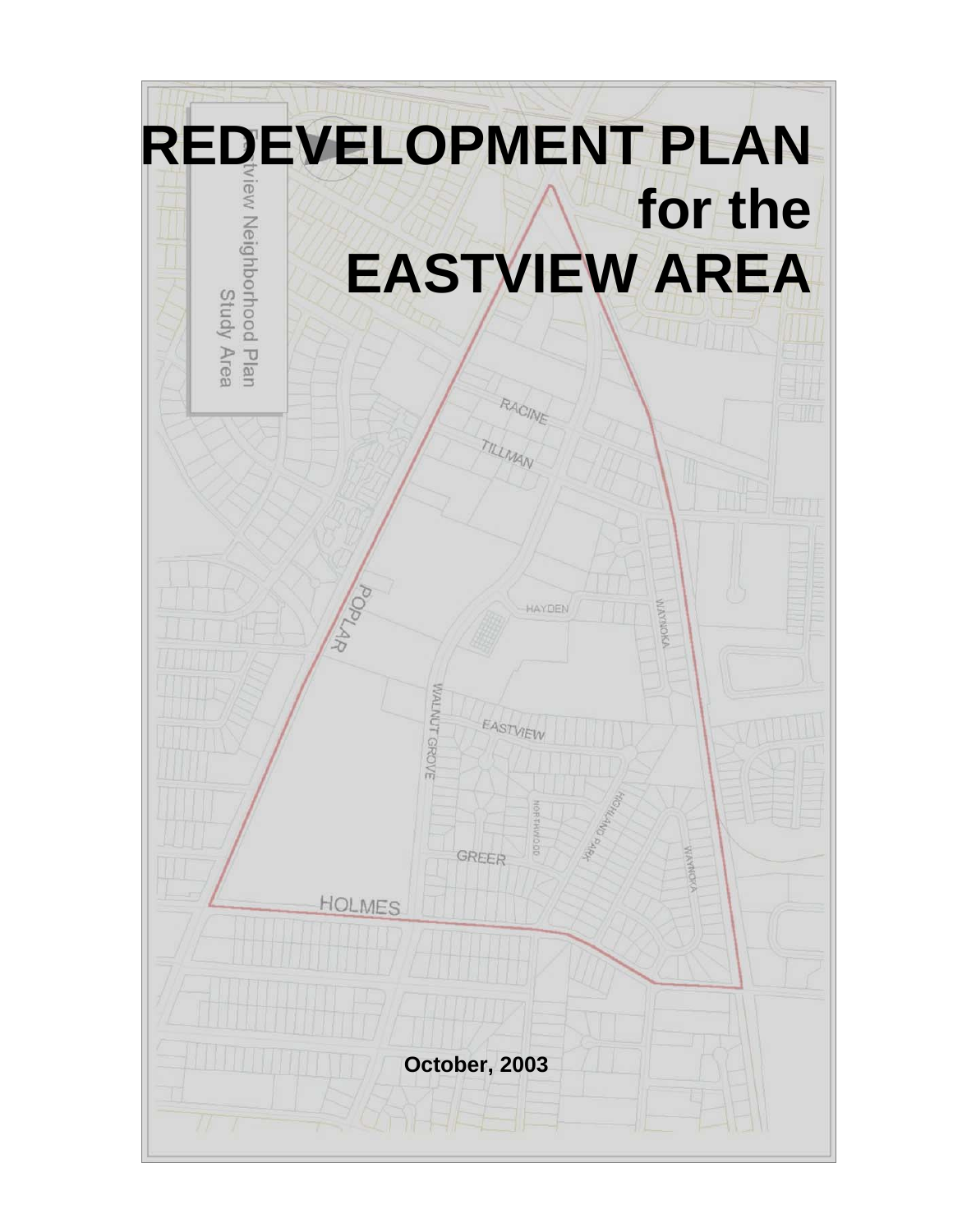# **REDEVELOPMENT PLAN for the EASTVIEW AREA**



City of Memphis

**Prepared by:**

## **Memphis and Shelby County Division of Planning & Development Comprehensive Planning**

Louise Mercuro, AICP, Division **Director** Terry Emerick, Planning Director Wanda Martin, Deputy Director of Comprehensive Planning Terry Langlois, AICP, Principal Planner Su Hartline, Associate Planner Krishna Kasi, Planner

## **City of Memphis**

Dr. W. W. Herenton, Mayor Keith L. McGee, CAO **City Council** Edmund Ford Tajuan Stout-Mitchell Joe Brown Myron Lowery Rickey W. Peete E.C. Jones Brent Taylor Janet Hooks John C. Vergos Barbara Swearengen Holt Pat Vander Schaaf Tom Marshall Jack Sammons

**In Cooperation with City of Memphis Division of Housing and Community Development/ Memphis Housing Authority**

Robert Lipscomb, Division Director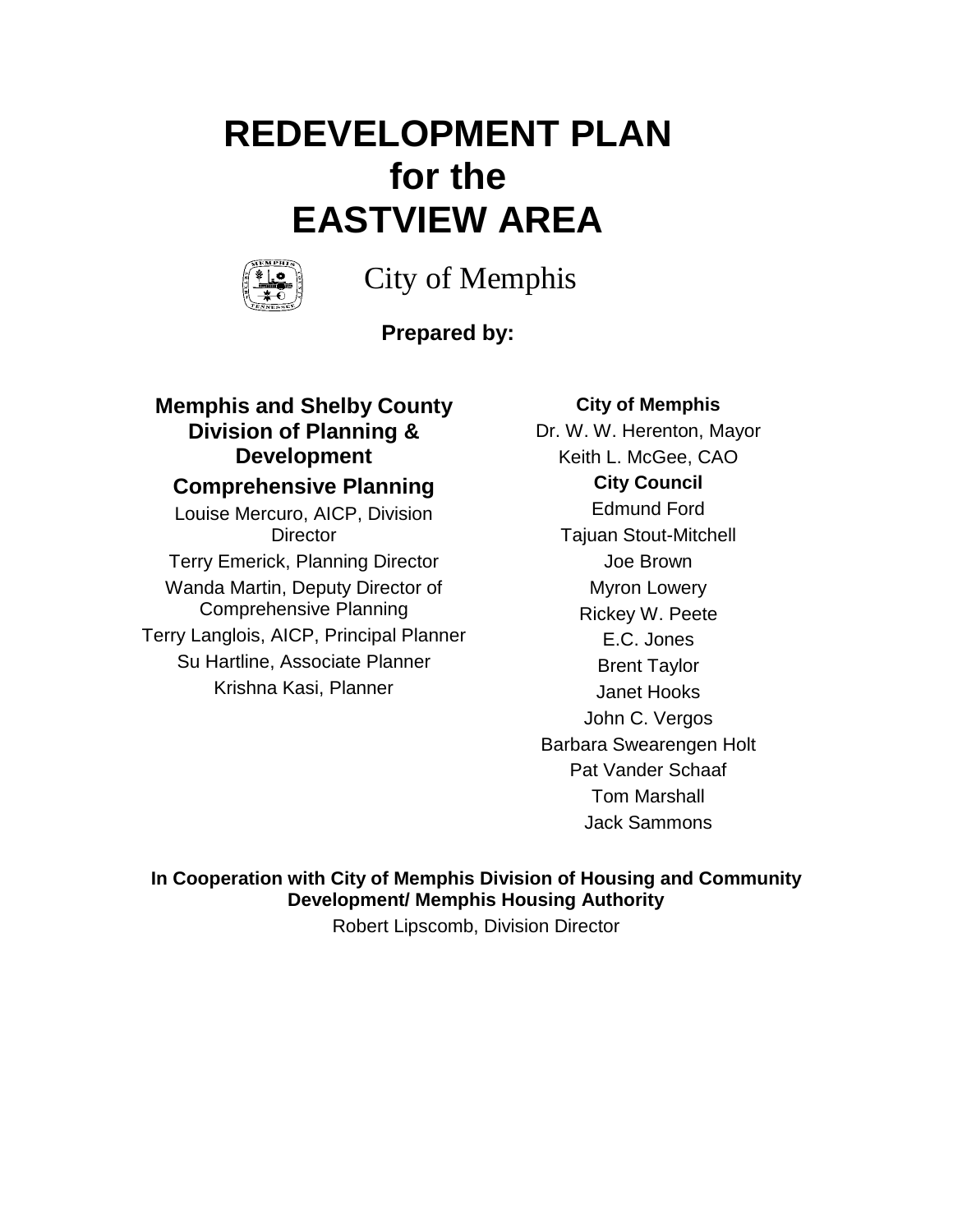# REDEVELOPMENT PLAN FOR THE EASTVIEW AREA

<span id="page-2-0"></span>**Table of Contents** 

| III. CHARACTERISTICS OF BLIGHT IN THE EASTVIEW REDEVELOPMENT |
|--------------------------------------------------------------|
|                                                              |
|                                                              |
|                                                              |
|                                                              |
|                                                              |
|                                                              |
|                                                              |
|                                                              |
|                                                              |
| VIII. ACQUISITION STRATEGIES FOR THE EASTVIEW REDEVELOPMENT  |
|                                                              |
|                                                              |
|                                                              |
|                                                              |
|                                                              |
|                                                              |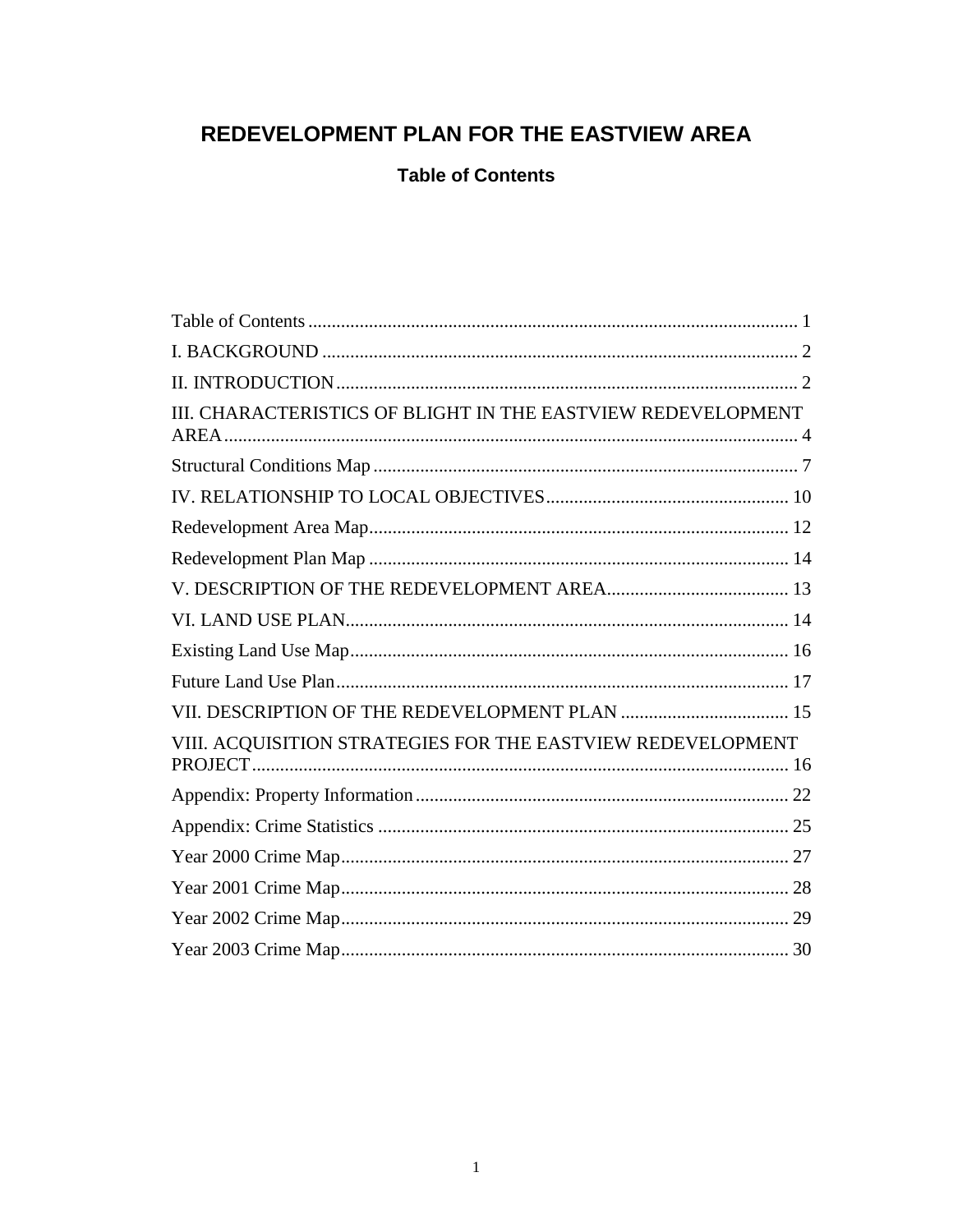#### **RESOLUTION**

#### ADOPTING A REDEVELOPMENT PLAN FOR THE EASTVIEW AREA

WHEREAS, Joint Ordinance/Resolution 2524 provides for the preparation, adoption and recommendation of detailed plans for neighborhoods or other appropriate planning areas;

WHEREAS, A plan has been prepared for the Eastview Neighborhood located in the area bounded by Poplar Avenue, Walnut Grove and Holmes Road; and,

WHEREAS, The plan studied the general property conditions, the availability of public facilities, transportation elements, land use compatibility, and established recommendations regarding the land use and other matters pertaining to public safety and general welfare; and

WHEREAS, as the general plan for the Eastview Neighborhood Area recommended that a redevelopment plan be prepared for this area; and

WHEREAS, in accordance with Tennessee Code Annotated Section 13-20-202; it is necessary to first determine that an area is blighted before adopting a redevelopment plan;

WHEREAS, the Memphis and Shelby County Division of Planning and Development has examined the area known as Eastview which is further defined by the attached map labeled Exhibit "A"; and

**WHEREAS**, the Memphis and Shelby County Division of Planning and Development has determined pursuant to Tennessee Code Annotated 13-20-201 that conditions exist in the Eastview area to warrant the undertaking of redevelopment activities in the interest of safety, health, morals and the general welfare of the community and that such conditions should be eliminated in the public interest and the members of the Memphis City Council have been duly apprised and made aware of these conditions; and

WHEREAS, the Memphis and Shelby County Division of Planning and Development has prepared a redevelopment plan for the Eastview Area in cooperation with The City of Memphis Division of Housing and Community Development and the Memphis Housing Authority, attached hereto as Exhibit "B" pursuant to Tennessee Code Annotated 13-20-201 through 13-20-216; and

WHEREAS, such plan has been reviewed by the City Administration and found to be consistent with current city policies; and

WHEREAS, Memphis Housing Authority and the City of Memphis Division of Housing and Community Development will work together to address these problems, and Memphis Housing Authority will implement its powers under Tennessee Code Annotated 13-20-201 to 13-20-205 to redevelop the Eastview Area in accordance with the plan prepared for the area; and

WHEREAS, Three or more public meetings were held in the Eastview Community at which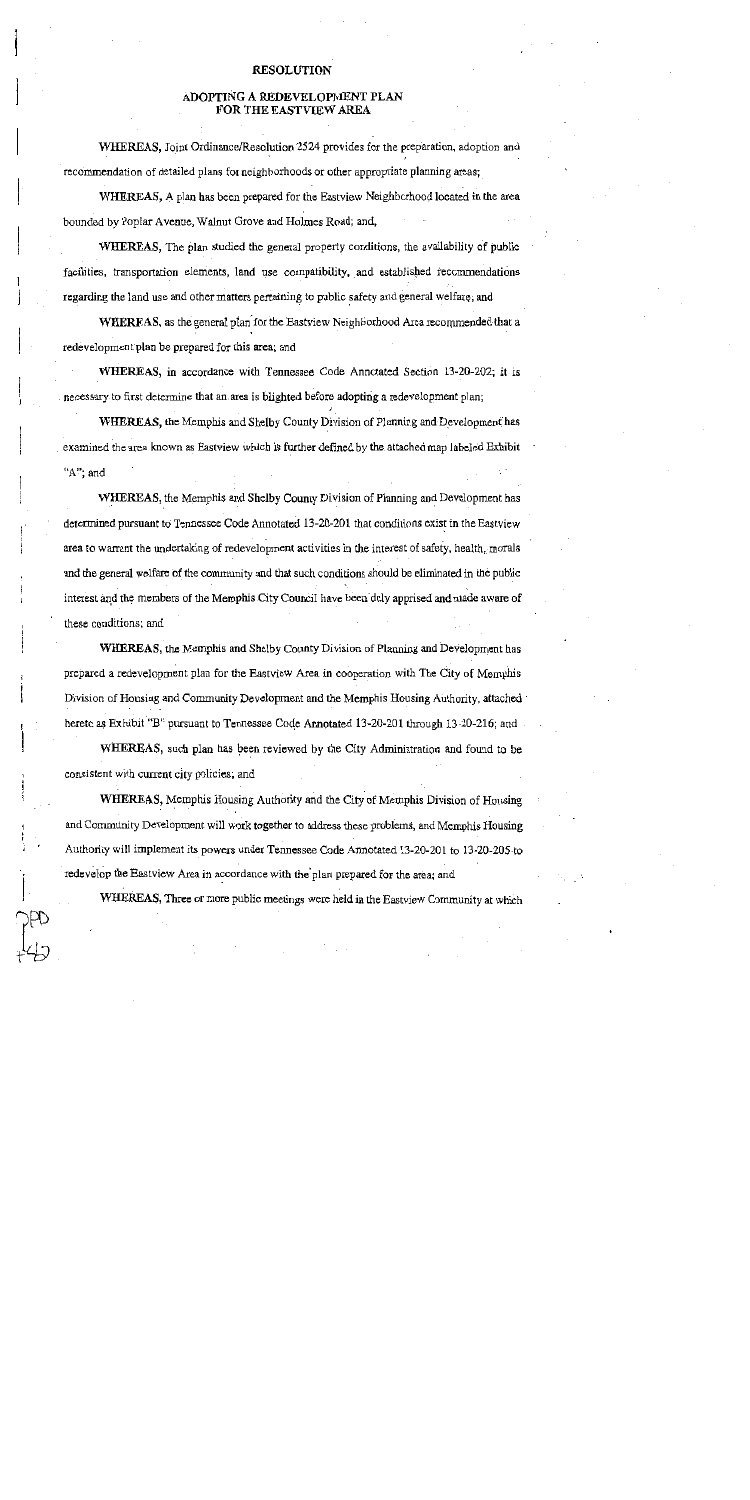the findings and recommendations of the plan were presented; and

WHEREAS, The Memphis/Shelby County Division of Planning and Development and the City Council Planning and Zoning Committee reported its recommendations to the City Council regarding the objectives, standards and criteria, and the effect of adopting this plan; and

WHEREAS, The Council of the City of Memphis has reviewed the recommendations of the committee and the community and the report and recommendation of the Office of Planning and Development; and

WHEREAS, The Council of the City of Memphis has held a public hearing on the plan and determined that the plan meets the objectives, standards and criteria for a neighborhood plan, and said plan is consistent with the public interest.

NOW, THEREFORE, BE IT RESOLVED BY THE COUNCIL OF THE CITY OF MEMPHIS, that the Redevelopment Plan For The Eastview Area (shown on the map labeled Exhibit A) be adopted and shall be in full force and effect as a guide for the future development and redevelopment of properties in the Eastview Community.

BE IT FURTHER RESOLVED, That the Memphis City Council hereby adopts the Redevelopment Plan For The Eastview Area to serve as the main implement of future development in the area bounded by Poplar Avenue, Walnut Grove and Holmes Road.

BE IT FURTHER RESOLVED, That this resolution shall take effect from and at its adoption, the welfare of the City requiring it.

ATTEST:

I hereby certify that the foregoing is a true copy and document was adopted, approved by the Council of the City of Memphis in regular session on

-2003 Date Deputy Comptroller - Council Record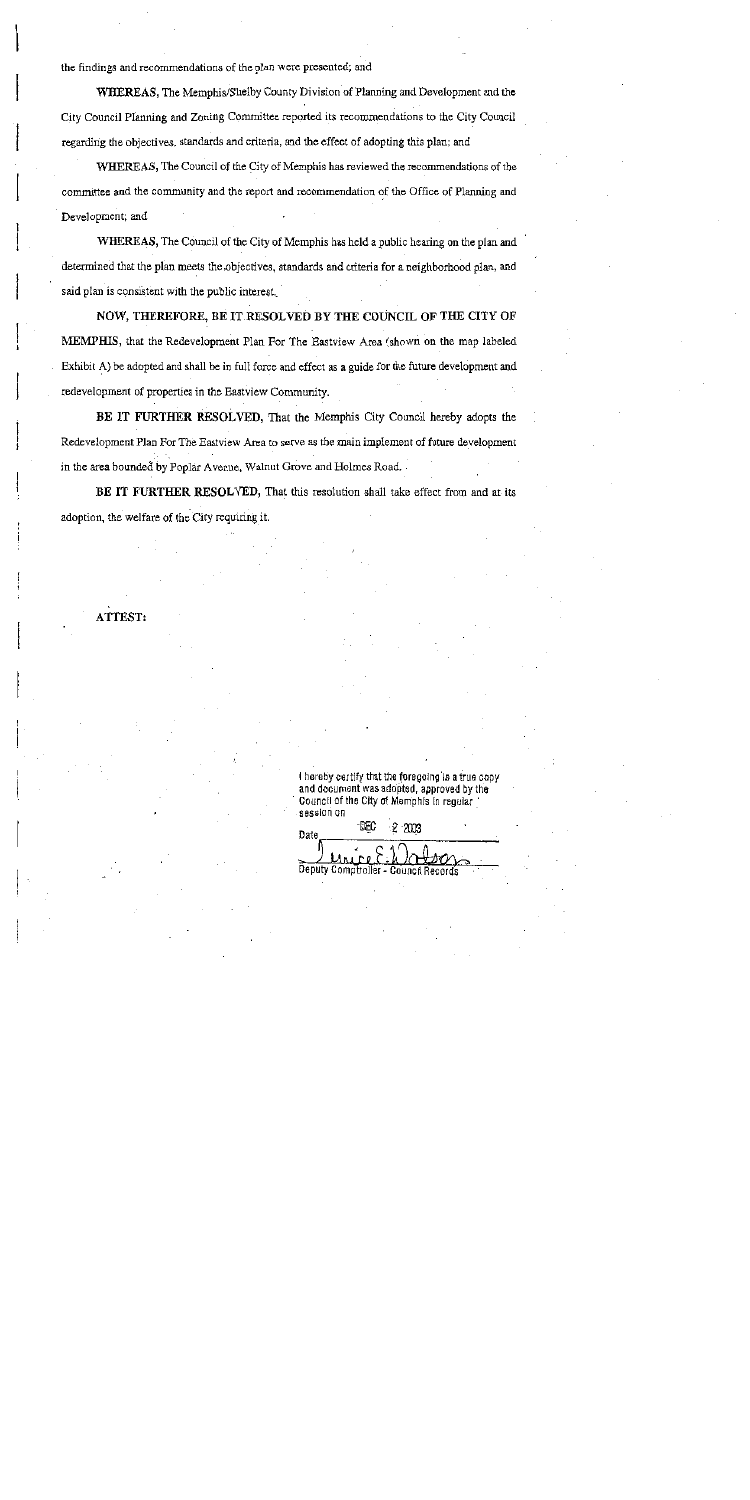## <span id="page-5-0"></span>**I. BACKGROUND**

This is a working plan that has been developed by the Memphis and Shelby County Division of Planning and Development in cooperation with The City of Memphis Division of Housing and Community Development and the Memphis Housing Authority. This plan represents a key component in the revitalization and renewal of the Binghampton and Eastview Area. The Eastview Redevelopment Plan will demonstrate that private investment has not occurred to overcome the slum and blighted conditions that currently exist. The study area is not expected to be developed without the efforts and leadership of the City, including the adoption of the Eastview Redevelopment Plan.

It is anticipated that the City of Memphis, pursuant to Tennessee statute will use the powers of the Memphis Housing Authority to create and implement the Eastview Redevelopment Plan. The adoption of the redevelopment plan will facilitate the redevelopment of the area to eliminate those existing conditions, which make the area susceptible to slum and blight.

## <span id="page-5-1"></span>**II. INTRODUCTION**

## **Purpose of the Redevelopment**

The City of Memphis is authorized to execute an urban renewal plan under the provisions of §13-20-201 et seq. The redevelopment is for the purpose of improving the quality of life through the removal of slum and blight within City of Memphis.

The City of Memphis is committed to combat slum and blighted areas that constitute a serious and growing menace, injurious to the public health, safety, morals, and welfare of the residents of Memphis. The existence of such areas contributes substantially and increasingly to the spread of disease and crime, constitutes an economic and social liability imposing onerous burdens which decrease the tax base and reduce tax revenues, substantially impairs or arrests sound growth, retards the provision of housing accommodations, aggravates traffic problems, and substantially hampers the elimination of traffic hazards and the improvement of traffic facilities; and that the prevention and elimination of slums and blight is a matter of policy and concern in order that Memphis shall not continue to be endangered by areas which are focal centers of disease, promote juvenile delinquency, and consume an excessive proportion of its revenues because of the extra services required for police, fire, accident, hospitalization and other forms of public protection, services, and facilities.

The city has found and declared that the preservation or enhancement of the tax base from which the city and county realizes tax revenues as essential to the continued existence and financial health of the community. The community redevelopment activities can be undertaken by appropriating funds to be used to facilitate community redevelopment in a specified area where it is necessary to preserve the interest of the public health, safety or welfare of the residents of Memphis.

**TCA Section 13-20-202** establishes the powers as to blighted areas, including the power to carry out redevelopment projects.

(a) Any housing authority now or hereafter established under and pursuant to the provisions of this chapter (including any municipal housing authority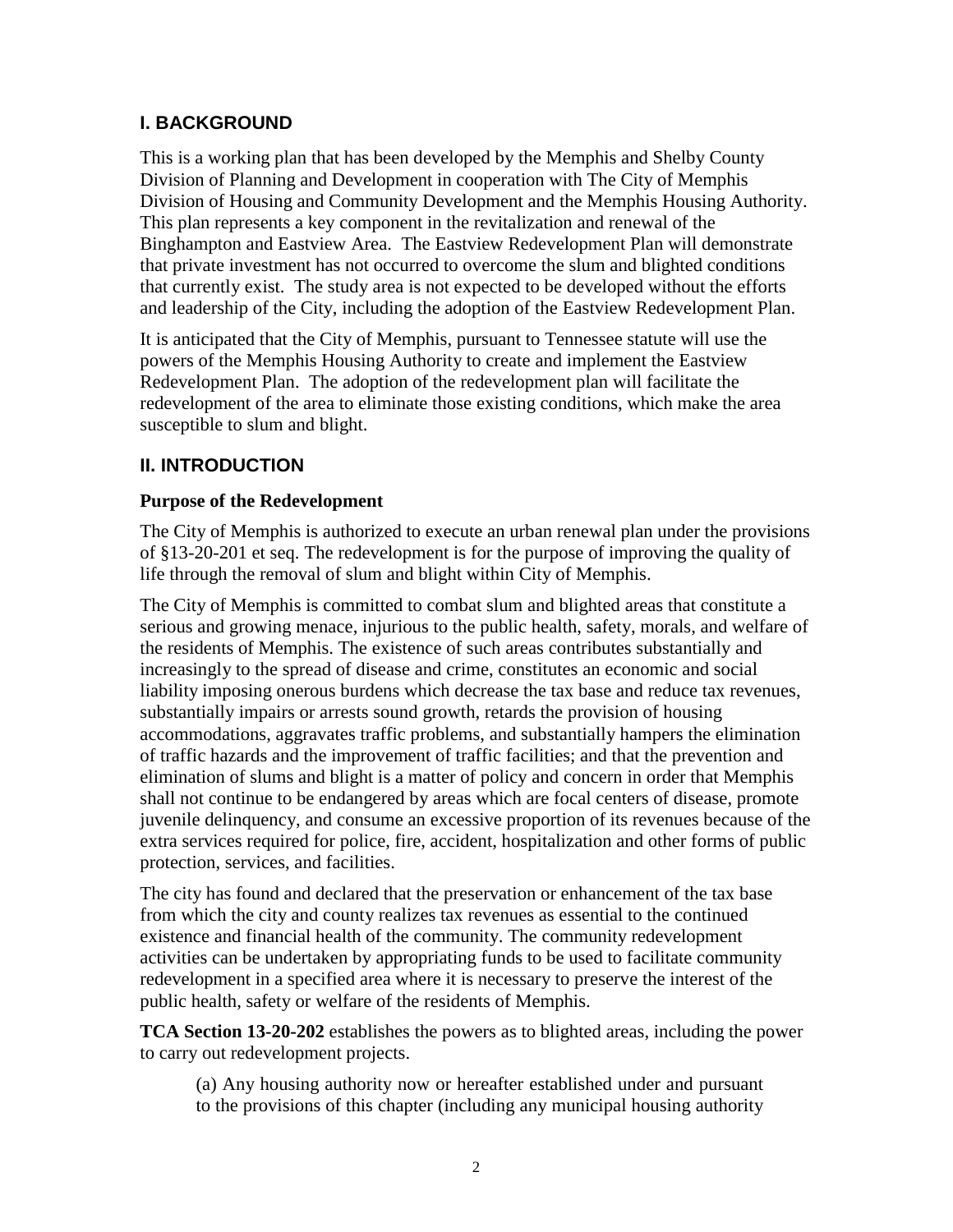whether created under and pursuant to the provisions of such law or of any special statute), may carry out any undertaking hereinafter called a "redevelopment project" and to that end may:

(1) Acquire blighted areas;

(2) Acquire other real property for the purpose of removing, preventing, or reducing blight, blighting factors, or the causes of blight;

(3) Acquire real property where the condition of the title, the diverse ownership of the real property to be assembled, the street or lot layouts, or other conditions, prevent a proper development of the property and where the acquisition of the area by the authority is necessary to carry out a redevelopment plan;

(4) Acting on its own or through third parties engaged to act on the housing authority's behalf:

(A) Clear any areas acquired, including relocation of utility facilities and demolition (in whole or in part) of buildings and improvements thereon and removal or remediation of any environmental contamination;

 (B) Install, construct, or reconstruct streets, utilities, and site improvements essential to the preparation and development of sites for uses in accordance with a redevelopment plan;

(C) Install, construct, or reconstruct parks, public open spaces, public playgrounds, pedestrian ways, and parking garages in accordance with a redevelopment plan; and

(D) Pay expenses for relocation, administrative costs, planning and engineering costs and legal expenses associated with exercising the powers granted in this section or with carrying out a redevelopment plan;

(5) Sell or lease land so acquired for uses in accordance with the redevelopment plan;

(6) Accomplish a combination of the foregoing to carry out a redevelopment plan;

(7) Have and enjoy all the rights, powers, privileges and immunities granted to housing authorities under such law, and/or under any special act by which the authority may have been created, and/or any other provisions of law relating to slum clearance and housing projects for persons of low income; and

(8) (A) Borrow money upon its bonds, notes or other evidences of indebtedness to finance any of the foregoing and to carry out a redevelopment plan and secure the same by pledges of its income and revenues generally or its income and revenues from a particular redevelopment project or projects, including moneys received by any authority and placed in a special fund or funds pursuant to tax increment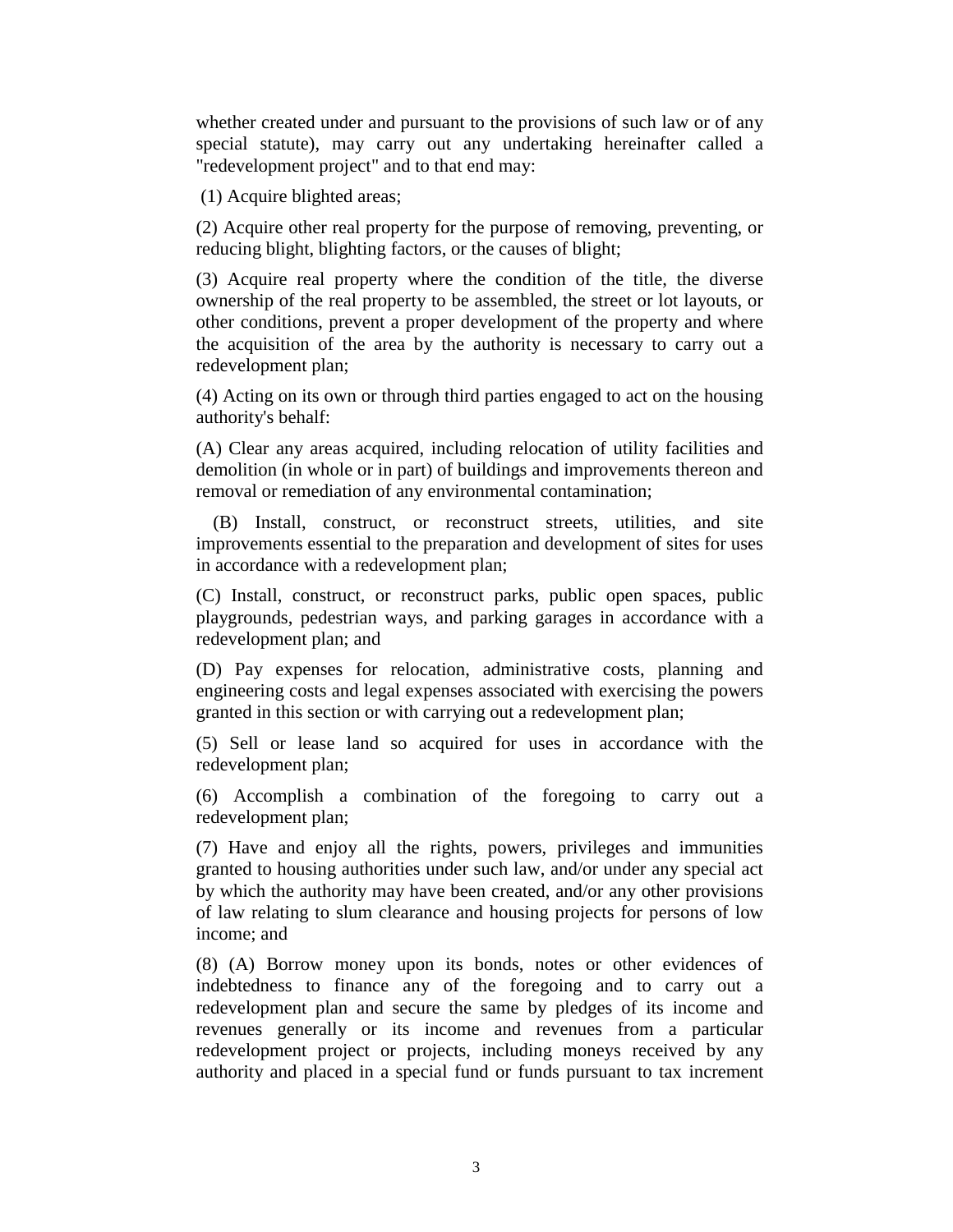financing provisions contained in a redevelopment plan, or from grants or contributions from any government, or in any other manner.

(B) Nothing contained in § 13-20-113, § 13-20-413 and/or in any special municipal housing authorities law shall be construed as limiting the power of an authority, in the event of default by a purchaser or lessee of land in a redevelopment plan, to acquire property and operate it free from restrictions contained in §§ 13-20-113 and 13-20-413, or in any special statute as aforementioned relating to tenant selection or operation without profit.

#### **Goals For Community Redevelopment**

Create neighborhoods in which people share a sense of belonging.

Encourage preservation and a mixture of uses and activities that welcome and serve citizens of diverse incomes and ages.

Preserve historic, cultural and natural assets, and use them to reinforce a unique sense of place. The architecture of any redevelopment should be in keeping with the surrounding area.

Use the best design practices available to increase personal safety and social interaction.

Maximize the use of existing infrastructure and give public funding priority to preserving and rebuilding existing neighborhoods.

Encourage the preservation of natural resources and use environmentally sustainable development practices.

Incorporate green spaces as a part of neighborhoods.

## <span id="page-7-0"></span>**III. CHARACTERISTICS OF BLIGHT IN THE EASTVIEW REDEVELOPMENT AREA**

## **Definitions**

A slum area is comprised of a predominance of buildings indicative of dilapidation, deterioration, age or obsolescence. A slum area is characterized by inadequate ventilation, sanitation or open space; population density and overcrowding; and conditions, which endanger life or property, and is detrimental to the public health, safety, morals, or welfare. These characteristics are conducive to ill health, transmission of disease, infant mortality, juvenile delinquency and crime.

Blighted areas are areas with buildings or improvements which, by reason of dilapidation, obsolescence, overcrowding, faulty arrangement or design, lack of ventilation, light and sanitary facilities, excessive land coverage, deleterious land use, or obsolete layout, or any combination of these or other factors, are detrimental to the safety, health, morals, or welfare of the community. Dilapidation means extreme deterioration and decay due to lack of repairs to and care of the area.

A blighted area is comprised of a substantial number of slum, deteriorated, or deteriorating structures; conditions which endanger life or property; impairs the sound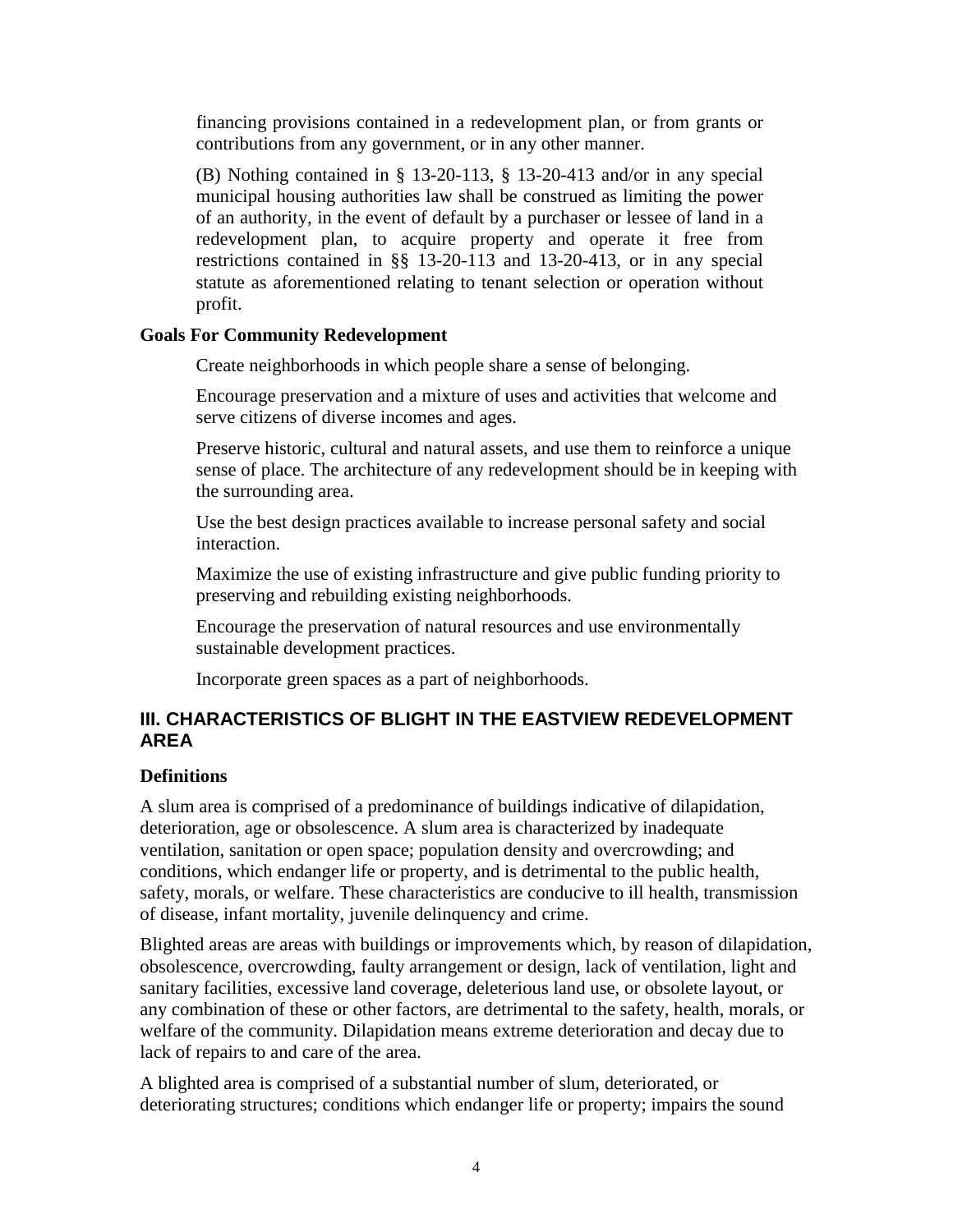growth of a county; and a menace to the public health, safety, morals or welfare. A blighted area is characterized by a predominance of defective or inadequate street layout; faulty lot layout in relation to size, adequacy, accessibility or usefulness; unsanitary or unsafe conditions; the deterioration of site or other improvements; tax or special assessment delinquency exceeding the fair value of the land; and diversity of ownership or defective or unusual conditions of title which prevent the free alienability of land within the deteriorated or hazardous area; or an area in which there exists faulty or inadequate street layout; inadequate parking facilities; or roadways; bridges, or public transportation facilities incapable of handling the volume of traffic flow into or through the area, either at present or following proposed construction.

#### **Description of Eastview Redevelopment Area**

The Eastview Redevelopment Area is a predominately residential area. Safe housing opportunities are available to the east of the redevelopment area, however these opportunities are available only to those who can afford middle to upper income priced homes. In the remaining of the area along Walnut Grove Road, Eastview Avenue and Waynoka (west of Eastview Avenue) homes are substandard, poverty rates are high, crime is widespread, and the area in general shows signs of years of neglect.

The Railroad follows an east/west route along the northern edge of the neighborhood.

The adjacent neighborhoods are fully developed with residential uses to the east, residential and industrial uses to the north and west, and a mix of residential, institutional and other businesses to the south.

This report will show that the Eastview Redevelopment Area meets the definition of a combination of types of conditions necessary for redevelopment.

#### **Slum Conditions**

The following are concentrations of building conditions and environmental conditions which can be classed as slum:

This area contains a substantial number of deteriorating, deteriorated and dilapidated duplex and multi-family structures. This area also contains vacant weeded lots as well as a creek.

## **Housing Age**

Age presumes the existence of problems or limiting conditions that result from the normal and continuous use of structures over a period of years. Since building deterioration and related structural problems are a function of time, temperature, moisture and normal routine maintenance, structures that are 35 years old or more typically exhibit more problems than recently constructed structures. At least 99% of the housing stock in this area is more than 35 years old. The following table lists a breakdown of the year housing units were built.

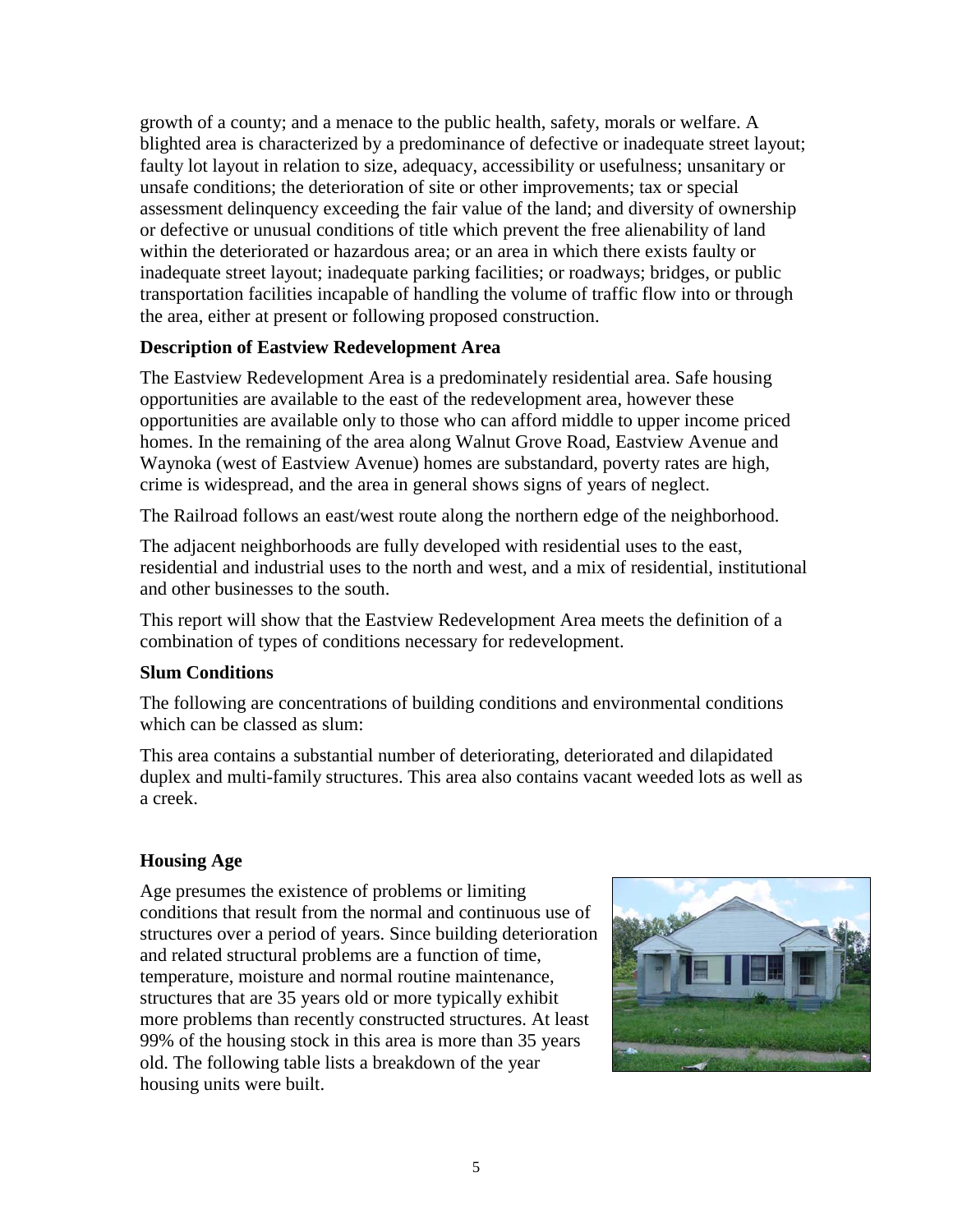| Year Built                              | <b>Buildings</b> | <b>Percent</b> |
|-----------------------------------------|------------------|----------------|
| <b>Built 1946</b>                       |                  | 8%             |
| <b>Built 1948</b>                       | 55               | 50%            |
| <b>Built 1949</b>                       | ŋ                | 2%             |
| <b>Built 1950</b>                       | 31               | 28%            |
| Unknown, probably late 40s to early 50s | 13               | 12%            |
| Unknown, 10 unit apartment building     |                  | 1%             |
| <b>Total Structures</b>                 | 111              | 100%           |

Source: Shelby County Assessor's 2000 roll

#### **Conditions Which Endanger Life or Property**

The existence of brownfields and the presence of a creek indicate the presence of environmental elements which pose potential health and safety issues. The presence of debris throughout the study area on vacant lots indicates the presence of dumping.

#### **Infant Mortality**

Infant Mortality citywide is 13.3 infant deaths per 1,000 live births. The non-white mortality rate is17.7 infant deaths per 1,000 people. The predominant race in the community redevelopment area is black with approximately 66% of the population.

|                                         | <b>Block</b> |         |
|-----------------------------------------|--------------|---------|
|                                         | Group 4,     |         |
| Geography                               | CT 30        | percent |
| <b>Total population: Total</b>          | 499          |         |
| Total population: White alone           | 170          | 34.1%   |
| Total population: Black or African      |              |         |
| American alone                          | 329          | 65.9%   |
| Total population: American Indian and   |              |         |
| Alaska Native alone                     |              | 0.0%    |
| Total population: Asian alone           | O            | 0.0%    |
| Total population: Native Hawaiian and   |              |         |
| Other Pacific Islander alone            | Ω            | 0.0%    |
| Total population: Some other race alone | Π            | 0.0%    |
| Total population: Two or more races     |              | $0.0\%$ |

Source: U.S. Census 2000

The number of non-white births and deaths dominate the population trend for this area by an overwhelming ratio.

#### **Crime Statistics**

Generally speaking, the amount of crime directly correlates to the number of people (density) and the environmental/economic conditions of people i.e. age, income, education, poverty, etc. The Memphis Police Department provided the following crime statistics for the Eastview Redevelopment Area.

Since mid 2000, 87 crime reports have been filed on Eastview, compared to none on Greer and five on Highland Park, both of which are in near proximity to Eastview. Likewise the 3000 block of Waynoka (the four-plex apartments) had 42 crime reports filed in the same time period. (See crime report table in appendix)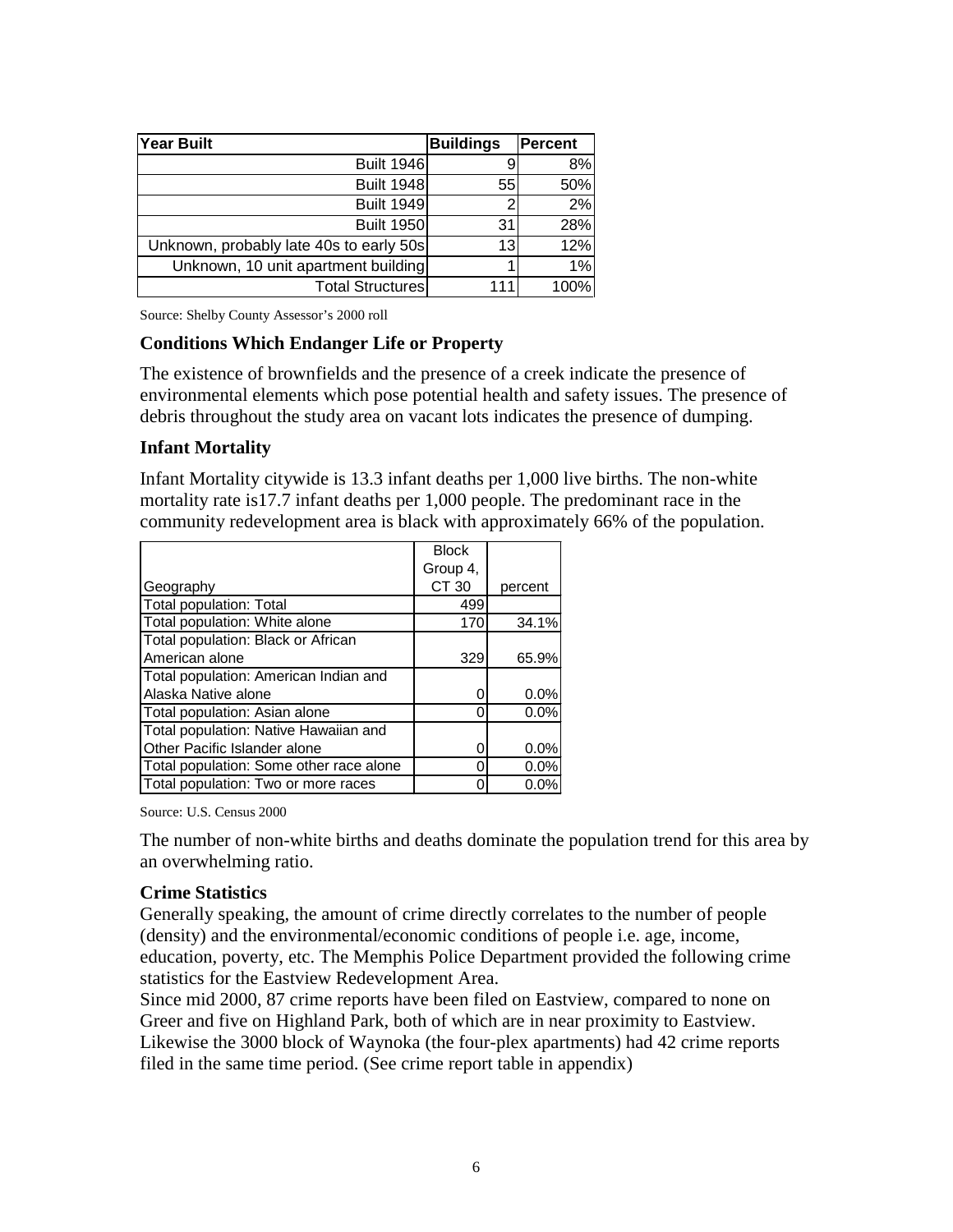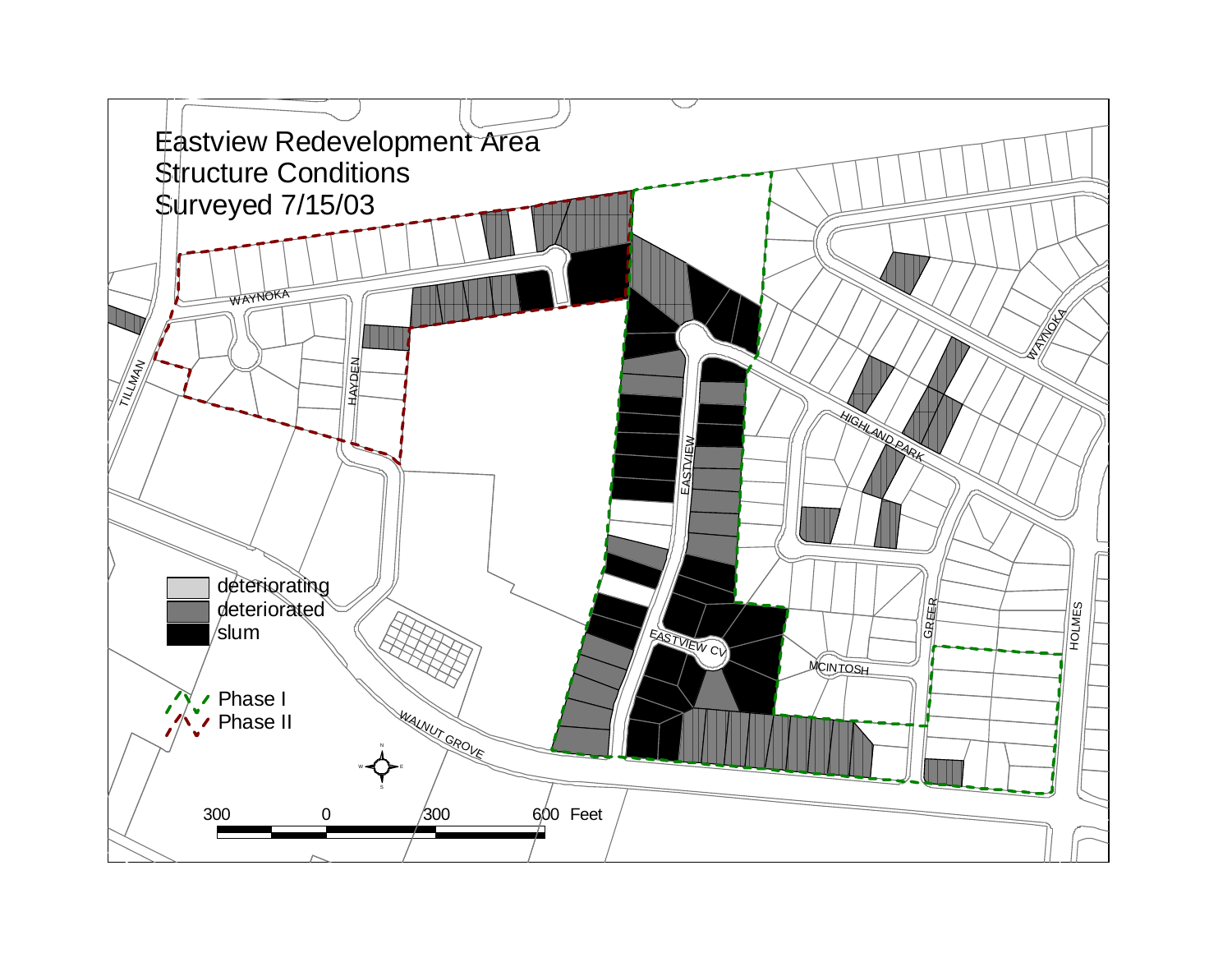## **Existence of Blight**

The Eastview Redevelopment Area shows significant signs of blight in concentrated areas. The residential and commercial code enforcement activities show that a substantial number of structures per year are cited for building codes within the area. The extensive manpower as well as financial and opportunity costs to local government cannot be understated. The neglect and deterioration of these structures affect public perception of the area and reinvestment by private interests and



potential residents. The lack of investment coupled with varying stages of neglect affect revenue from property taxes and is symptomatic of other blighting conditions. These blighting conditions or the mere perception of them can further erode the tax base as residents move to the suburbs within or without the City of Memphis. As residents move outside the corporate limits but within the City of Memphis Growth Area, the City of Memphis is expected to extend costly infrastructure to support and sustain this outward migration of residents with an ever-eroding tax base.

#### **Unsanitary or unsafe conditions**

Structures that do not meet the minimum building code standards are located throughout the Eastview Redevelopment Area. These structures represent a substantial percentage of the available housing units located in the redevelopment area. In addition, the number of vacant structures and lots scattered throughout the redevelopment area may be indicative of the number of housing code violations. Given the number of structures that are in need of minor or major repair, a new wave of demolitions may occur in the near future if action is not taken to correct these housing code violations.

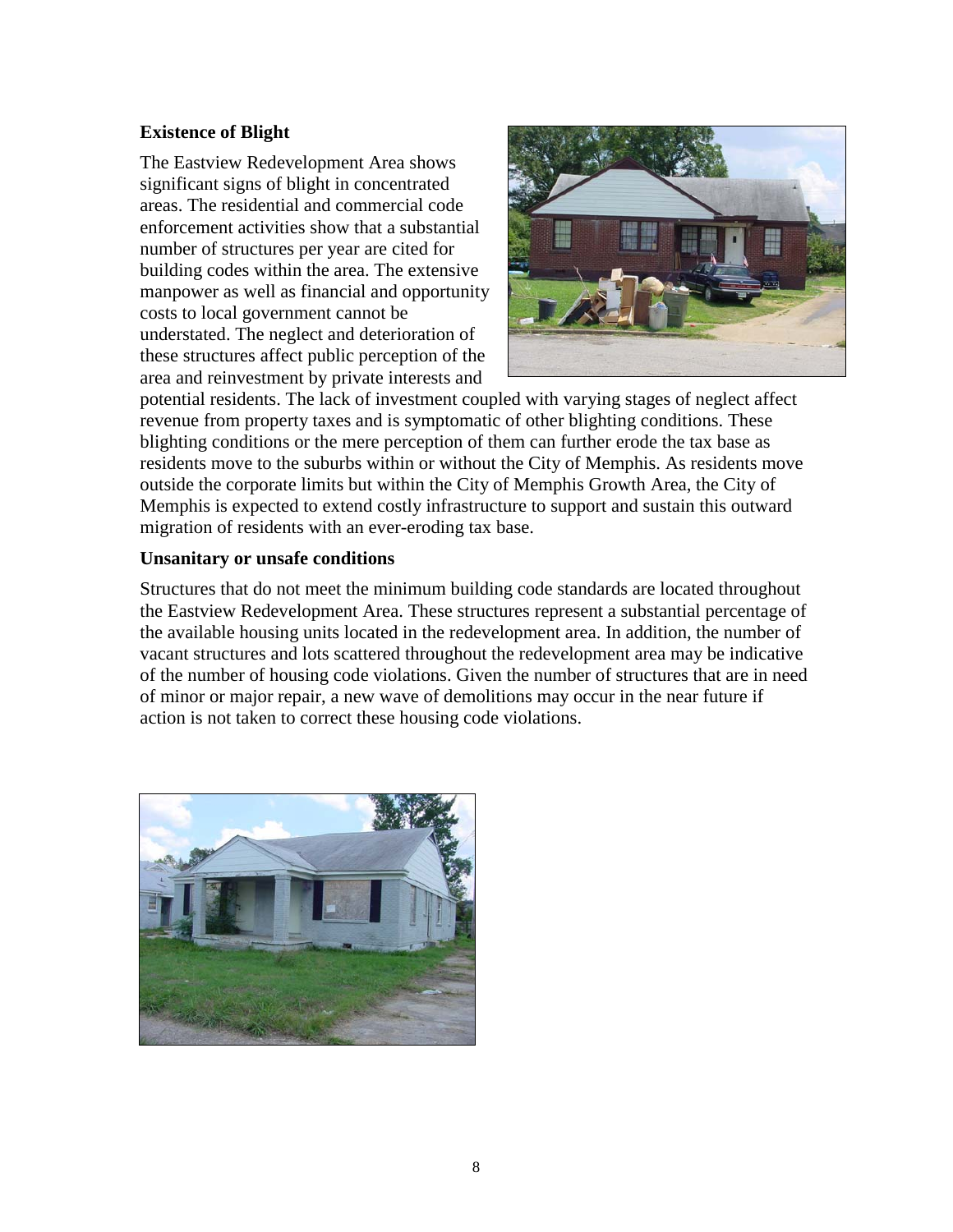## <span id="page-12-0"></span>**IV. RELATIONSHIP TO LOCAL OBJECTIVES**

The *Memphis 2000 Policy Plan* serves as a guide for the physical, economic and social development of Memphis and Shelby County through the year 2000. Policies within this plan provide the framework by which decisions are made that are consistent with the community's development objectives. The *Community Compact* is another document that identifies Guiding Principles that would help guide the growth of Memphis and Shelby County during the 21st Century. It's four major themes include; developing safe neighborhoods, using tax dollars efficiently, expanding our green spaces and protecting natural resources, and creating more transportation options. The goals of the Redevelopment Area and its plan will adhere to both the Memphis 2000 Policy Plan and The Community Compact.

In a report prepared by the City of Memphis Real Estate Department regarding the *East High School Study Target Area*, it was noted that there are 21 Class A duplexes and 37 Class B duplexes located in the Eastview area. The distinction between the two classifications is based on building configuration. Class A is defined as "being a deviation from the 'Box' style of duplex with two doors facing the front. Class A duplexes are located on Walnut Grove, Greer Street and Eastview Cove. Class B is described "as being the essential 'Box' or 'Rectangular' style which is effective but generally less attractive." Class B duplexes are located on Eastview Street and Highland Park Place. In addition, the report states that 30 properties out of 58 total properties were cited as being in poor condition. The report also states "the paint job appears to be shoddy because it was painted over poorly renovated wood and with inadequate coating."

The report also states that it was difficult to determine if the property was being occupied unless it was vacant or boarded up.

The *Mayor's Urban Agenda* supports the provision of affordable housing to the citizens of Memphis. The development of a comprehensive housing plan that sets for the strategic goals and objectives for developing and redeveloping inner city communities is the backdrop for which affordable housing development has spawned. This comprehensive plan, more formally known as the *Strategic Redevelopment Plan for the Memphis Housing Authority* contemplates a shared effort between the MHA and the City of Memphis, Division of Housing and Community Development to provide effective services and effectuate revitalization activities for targeted communities in the City of Memphis.

Essential to the successful completion of this agenda is the involvement and support of the residents in these various communities. Effective communication is essential to inform the residents of the plans and procedures for development in the proposed area as well as provide them with any opportunity to provide input on the development process. Through community meetings, publications, and other vehicles, the MHA will seek to ensure that information is made available to adequately inform all members of the proposed redevelopment community.

The plan states:

As development efforts commence, the HCD/MHA will make appropriate assessments based on the ongoing redevelopment strategies that will exist. If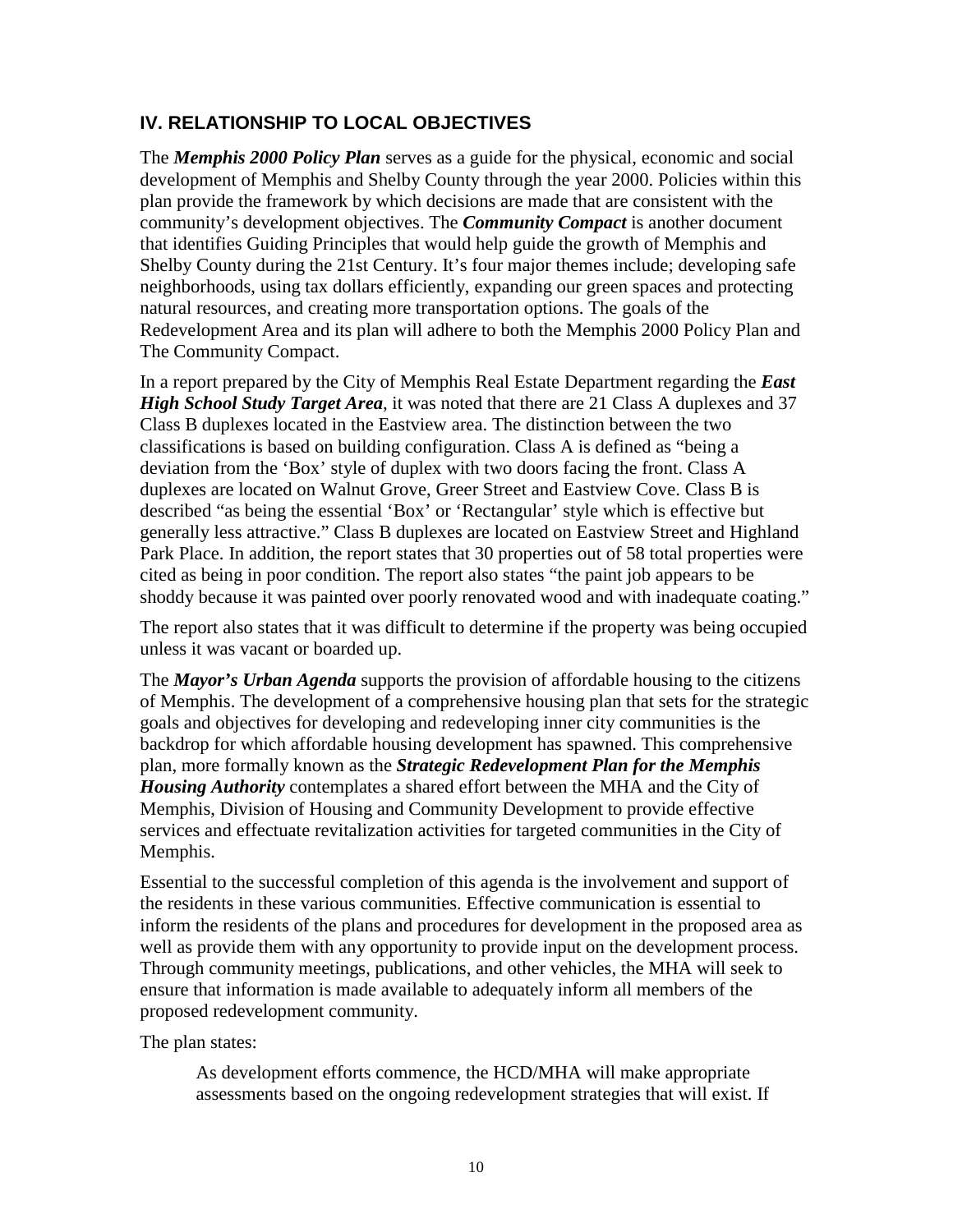relocation issues should occur, the MHA will exert every effort to ensure that all applicable federal, state, and local directives are followed in the execution of relocation procedures. In that connection, the MHA and the Division of Housing and Community Development will work in conjunction to utilize various housing programs such as, the Housing and Rehabilitation Program (H.A.R.P.), and the Down Payment Assistance Program (DPA), as tools for providing housing to displaced and relocated persons in the target communities.

Tools for Redevelopment

The key to any redevelopment strategy is the availability of funding to execute the strategy. MHA's funding sources are limited. Therefore, it is imperative to identify alternative sources of funds to execute the redevelopment strategy. The funding options include the following:

Existing Comp Grant and Capital funds HOPE VI funds (competitive) Borrowing against future Capital funds Requesting funding from the City of Memphis Tax incentives (Freezes, Tax Increment Financing, Abatements) Private financing as part of Mixed-Financing, Abatements) Low-Income Housing Tax Credits as part of HOPE VI and Mixed-Finance projects HOME/CDBG/CIP funding as part of HOPE VI and Mixed-Finance Projects

Currently, HUD is requiring the PHA's to leverage the limited funds that are available for capital improvements for acquiring more commercial and traditional sources of funding (e.g. bank debt, bond proceeds, etc.). In that connection, the Memphis Housing Authority is currently proceeding in the manner prescribed as a method of obtaining the necessary capital to carry out its proposed redevelopment projects in a methodical and timely manner. In addition to providing improved housing in this venture, it has been determined that the number of jobs created by the consistency of MHA's redevelopment efforts will result in a significant economic impact in the Memphis community.

Another goal of the urban agenda is to develop a proactive comprehensive plan that addresses the total strategic housing needs of the community. The plan must focus, link, and leverage all available resources in an effort to provide effective solutions for affordable housing in Memphis.

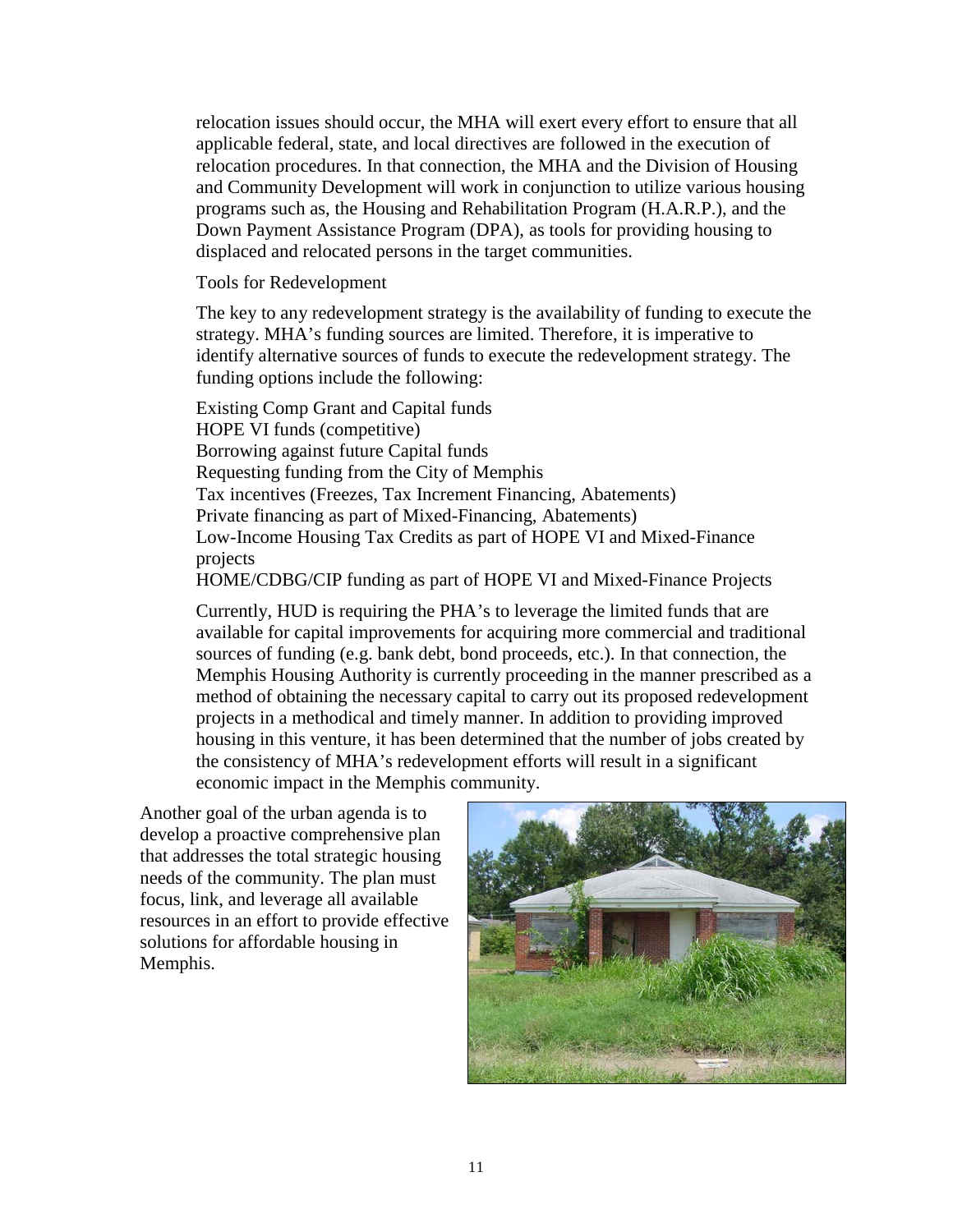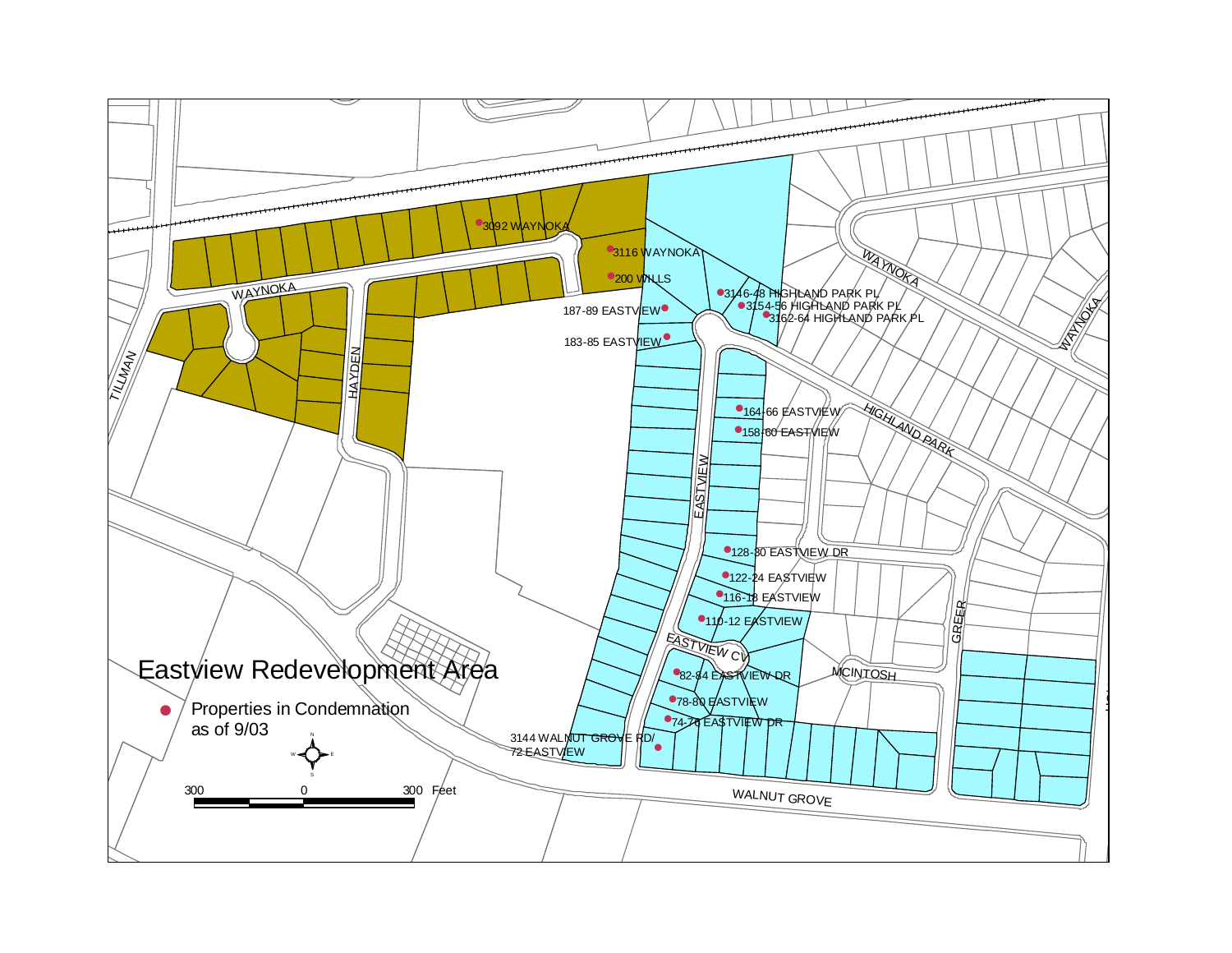| Of the 111 structures within the redevelopment area, $34(44%)$ were found to be           |
|-------------------------------------------------------------------------------------------|
| deteriorating or deteriorated in a windshield survey conducted in July 2003. 29 or 38% of |
| the structures were found to be in slum condition.                                        |

| <b>Classification</b> | <b>Structures</b> | <b>Percent</b> |
|-----------------------|-------------------|----------------|
| Deteriorating         | 19                | 25%            |
| Deteriorated          | 15 <sup>1</sup>   | 19%            |
| Slum                  | 29                | 38%            |
| $\overline{O}$ ther   | 14                | 18%            |
| <b>Total</b>          |                   | 100%           |

| Occupancy<br><b>Status</b> | <b>Buildings</b> | <b>Percent</b> |
|----------------------------|------------------|----------------|
| Vacantl                    |                  | 7%             |
| <b>Boarded</b>             | 14               | 13%            |
| Occupied                   | 85               | 77%            |
| Unknown Status             |                  | 4%             |
| Total                      | 111              | 100%           |

Source: Windshield survey conducted July, 2003

Note: Structure Conditions Criteria

Deteriorating structures are basically sound but are in need of some routine maintenance such as exterior paint, or replacement of minor building components such as banisters, light fixtures or building ornaments. Deteriorated structures are in need of some maintenance that is not part of normal routine maintenance. A deteriorated structure would have major defects to the immediate structure or secondary building components such as doors, windows, porches, gutter and down spouts or fascia material and general building trim. A slum structure is one that has had at least 65% of its integrity compromised by fire, natural elements or excessive deterioration. The structure could be void of primary building fixtures such as doors, windows or steps, have a faulty roof, a weak or sinking foundation or sagging or bowing exterior walls.

#### **Deterioration of Site or Other Improvements**

Other signs of blight and deterioration throughout the community include aging and cracked infrastructure, particularly cracked sidewalks.

The general blighted conditions described above are prevalent throughout the Eastview Redevelopment Area. These conditions contribute to and describe the reasons for the decline of this area. These conditions make the area ripe for redevelopment and renewed investment in the area by means of various partnerships between the public, private and nonprofit sectors.

#### **Summary**

The Eastview Redevelopment Area meets the criteria for redevelopment. Conditions of slum and blight are prevalent throughout the Eastview Redevelopment Area. The majority of the structures show signs of deterioration to varying degrees. While most of the deterioration appears to be minor, left unattended this deterioration will continue. This continuing cycle of neglect creates a powerful incentive for redevelopment activities based on the public health, safety, morals and welfare obligation of local government. The cost of providing extensive code enforcement activity to the area represents an exhaustive financial as well as opportunity cost (opportunities that are foregone as a result of making a particular decision) to local government as well.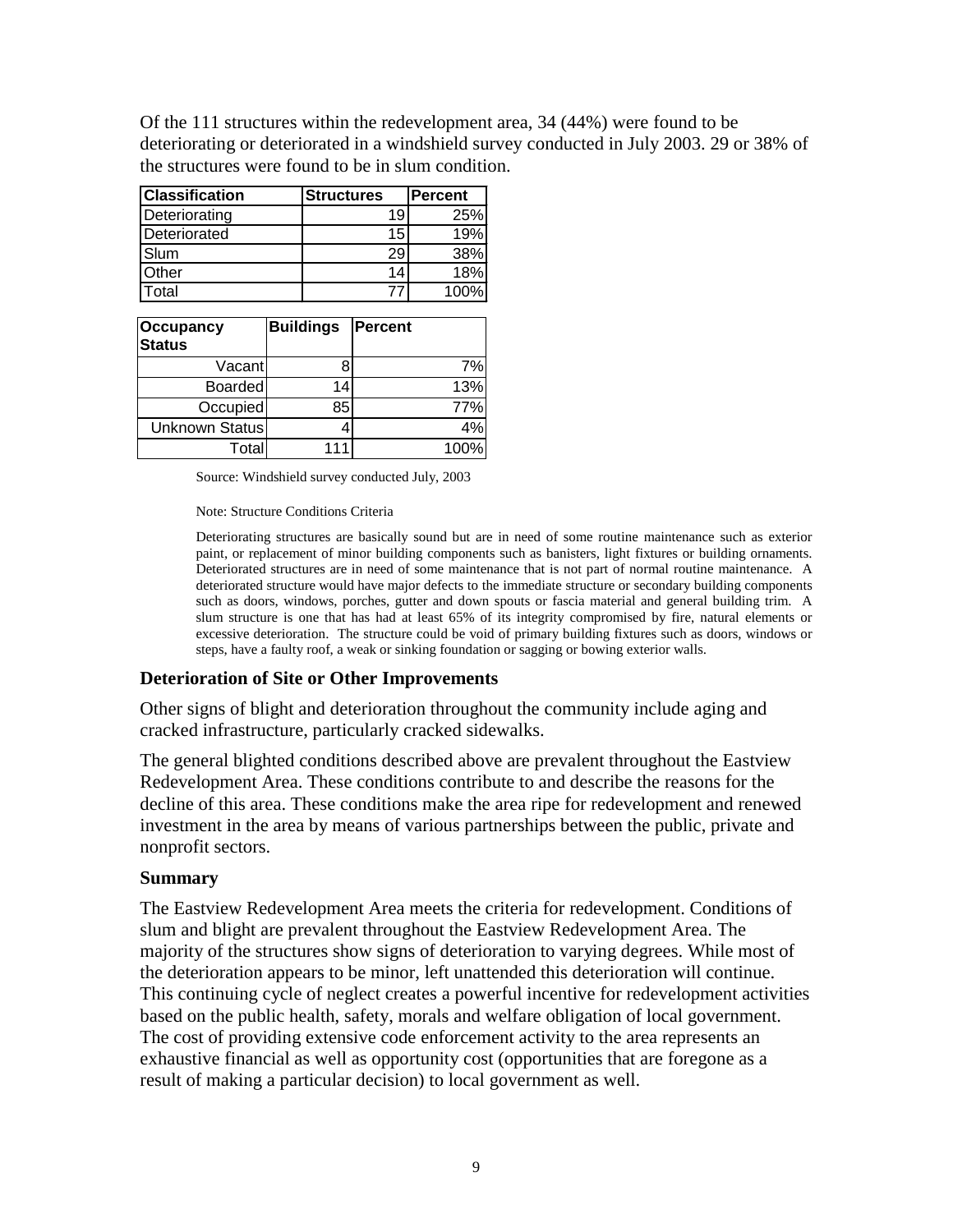The Housing components of the *Mayor's Urban Agenda* include the following:

Single Family Homeownership Multi-Family Homeownership Housing for the homeless Public Housing

The City of Memphis, Division of Housing and Community Development prepared a "*Consolidated Plan for Housing and Community Development: Three-Year Strategy for 2002-2004 and FY 02 Action Plan*." This plan lists specific housing objectives including the redevelopment and revitalization of neighborhoods. This strategy represents the City's policy of supporting and building strong and balanced neighborhoods that contain a health mix of homeownership and rental housing. The stabilization policy



seeks to create safe and attractive communities where investment and development is encouraged.

The *City of Memphis Urban Growth Plan* presents recommendations for designating the Urban Growth Area for the City of Memphis as defined by Public Chapter 1101. The plan recognizes and corroborates the city's programs for revitalization of housing, commercial and industrial properties to encourage the redevelopment and revitalization of the older neighborhoods.

## <span id="page-16-0"></span>**V. DESCRIPTION OF THE REDEVELOPMENT AREA**

The Eastview Redevelopment Area includes parcels on both sides of Waynoka Avenue and Wills Street, includes a vacant parcel north of Eastview Drive, includes parcels facing Eastview Drive, including two parcels facing Highland Park Avenue, include parcels facing Eastview Cove, includes parcels facing Walnut Grove Road on the north side between Holmes Street and Eastview Drive, includes 5 parcels facing Greer on the east side and 5 parcels facing Holmes Street on the west side, includes a vacant parcel between Eastview Drive and Hayden Street, and includes parcels facing Hayden Street.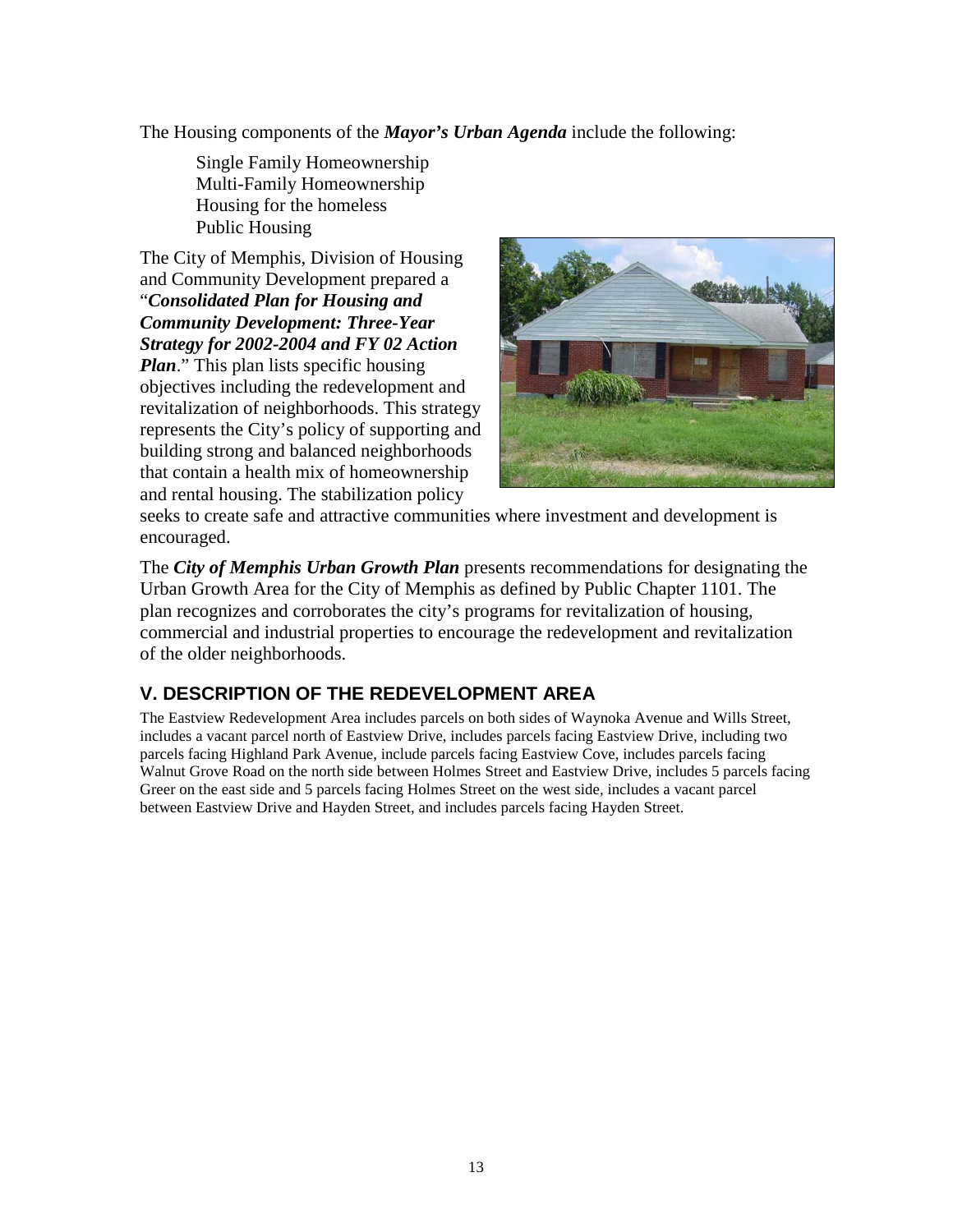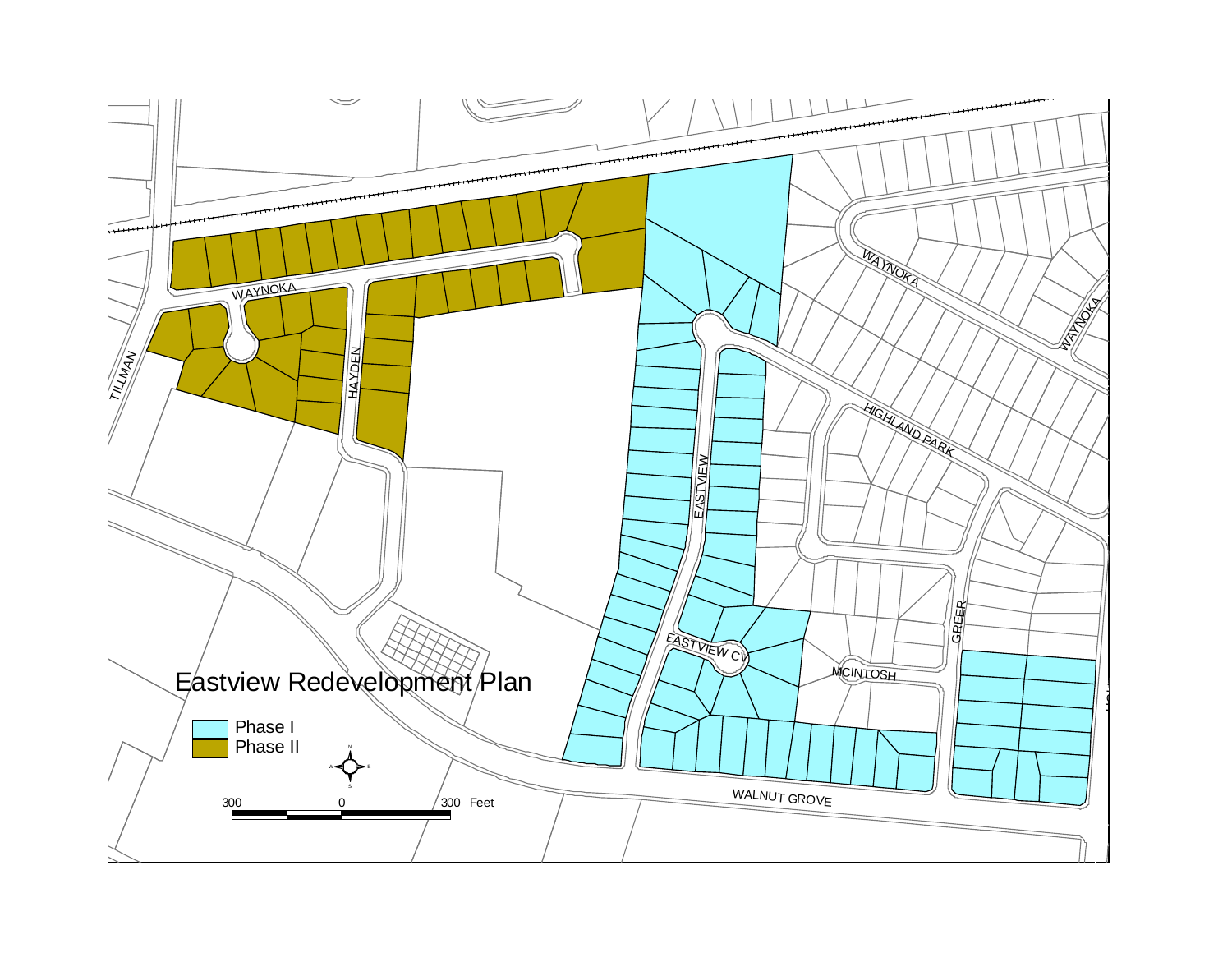## **VI. LAND USE PLAN**

#### **Population**

The method used to calculate population for this report was to extrapolate figures from a visual survey conducted in 2003 and U.S. Census 2000 data. According to the survey, there were 198 occupied living units in the redevelopment area. Census 2000 data indicates that the average household size was approximately 2. Multiplying the number of living units by the occupancy rate and average household size results in 394 estimated population for the area.

**Table 1**

| .                      |     |
|------------------------|-----|
| <b>Occupied Units</b>  | 198 |
| <b>Average HH size</b> |     |
| <b>IEstimated</b>      |     |
| Population             | 394 |

Source: Windshield survey conducted July, 2003

#### **Area Population and Growth Trend**

A land use survey was conducted through a field survey and by referencing the use of each parcel of land according to Shelby County Tax Assessor Maps (see Existing Land Use Map) The following land uses were determined to exist within the study area boundaries: single-family, two-family, and multi-family residential.

## <span id="page-18-1"></span>**VII. DESCRIPTION OF THE REDEVELOPMENT PLAN**

<span id="page-18-0"></span>The area will be redeveloped for new housing compatible with the surrounding neighborhoods. The replacement housing will be predominantly single family residential. In some instances the existing multi-family units will be renovated and rehabilitated to provide improved housing units. The deteriorating houses and duplexes located along Walnut Grove, Eastview, Waynoka and Hayden streets will be either removed or renovated. Vacant land resulting from the demolitions will be developed with new housing units on the existing lots. In addition, the lots on Walnut Grove, between Holmes and Greer will be re-platted to lots with frontages on Walnut Grove in a similar pattern to those west of Greer. A new alley will provide rear access to all lots fronting on Walnut Grove. The vacant land west of the creek and north of the business park will be subdivided with a lot pattern similar to the nearby residential areas. New streets will be connected with the existing streets to allow access and a consistent neighborhood street pattern. The vacant parcel adjacent to the railroad and north of the lots on Highland Park will be dedicated as public open space. This open space will also be connected with a greenbelt along the creek south to Walnut Grove. The greenbelt will require a dedication of an easement along the rear of lots along the creek and will be used for a pathway connecting the neighborhood to the park on the south side of Walnut Grove.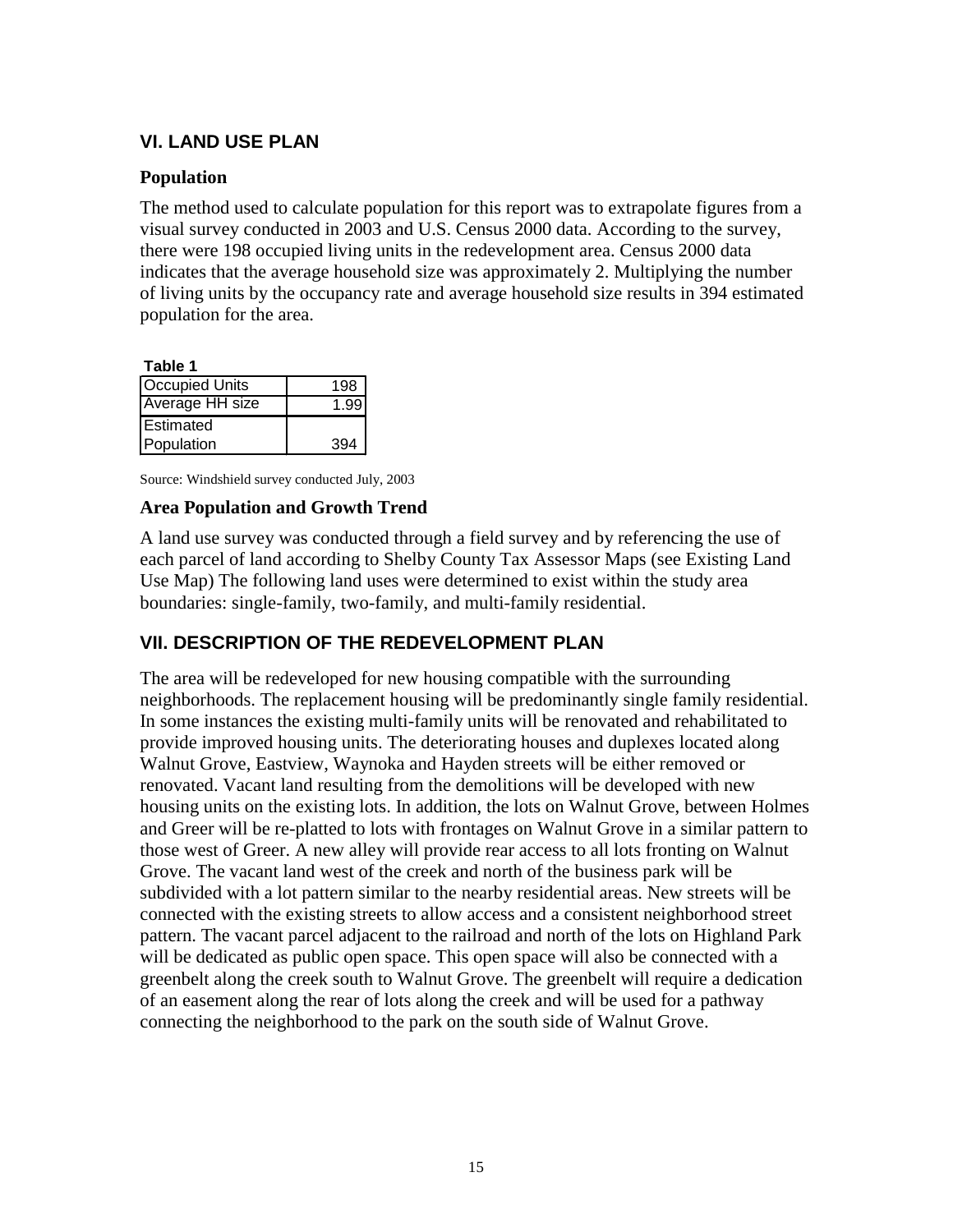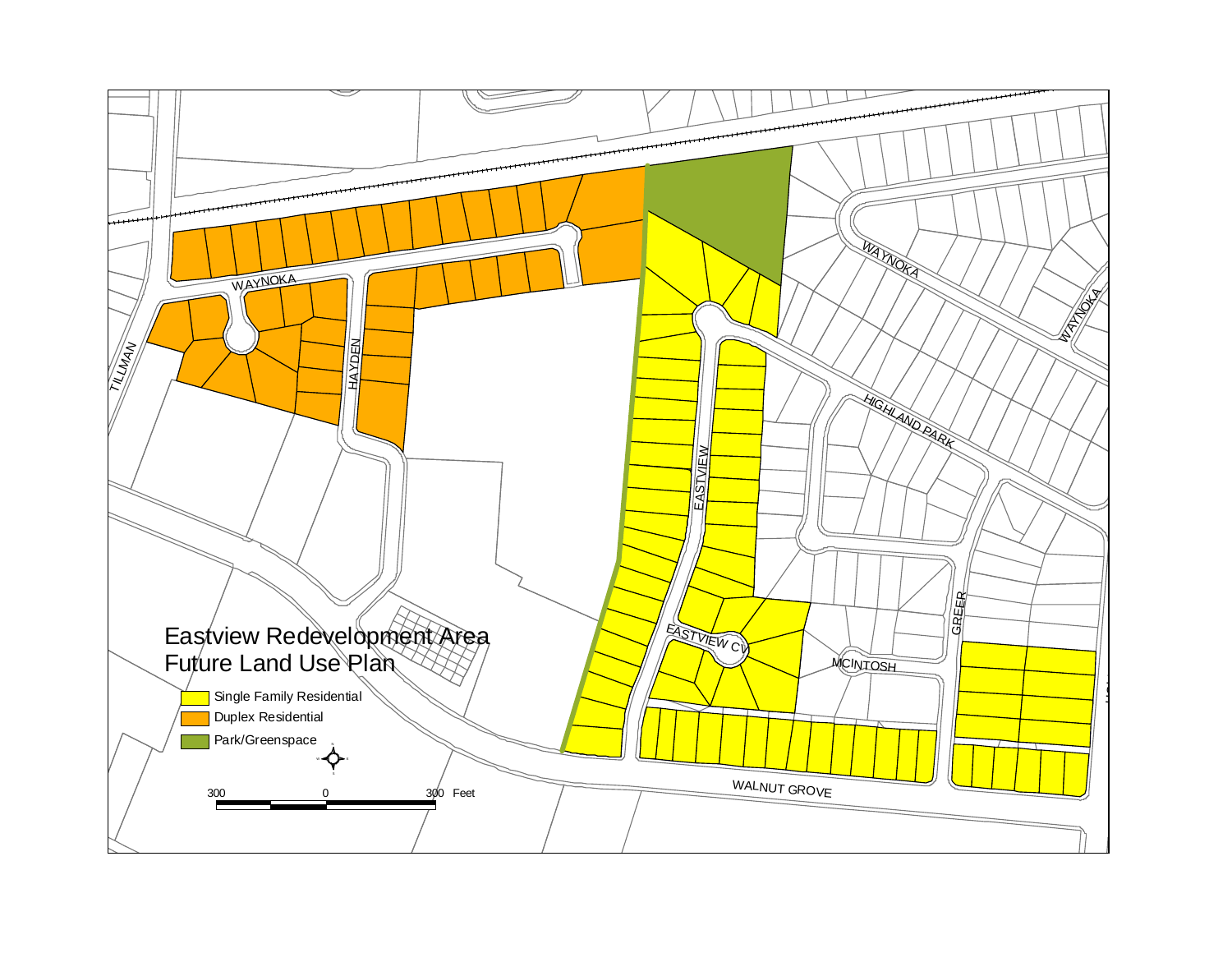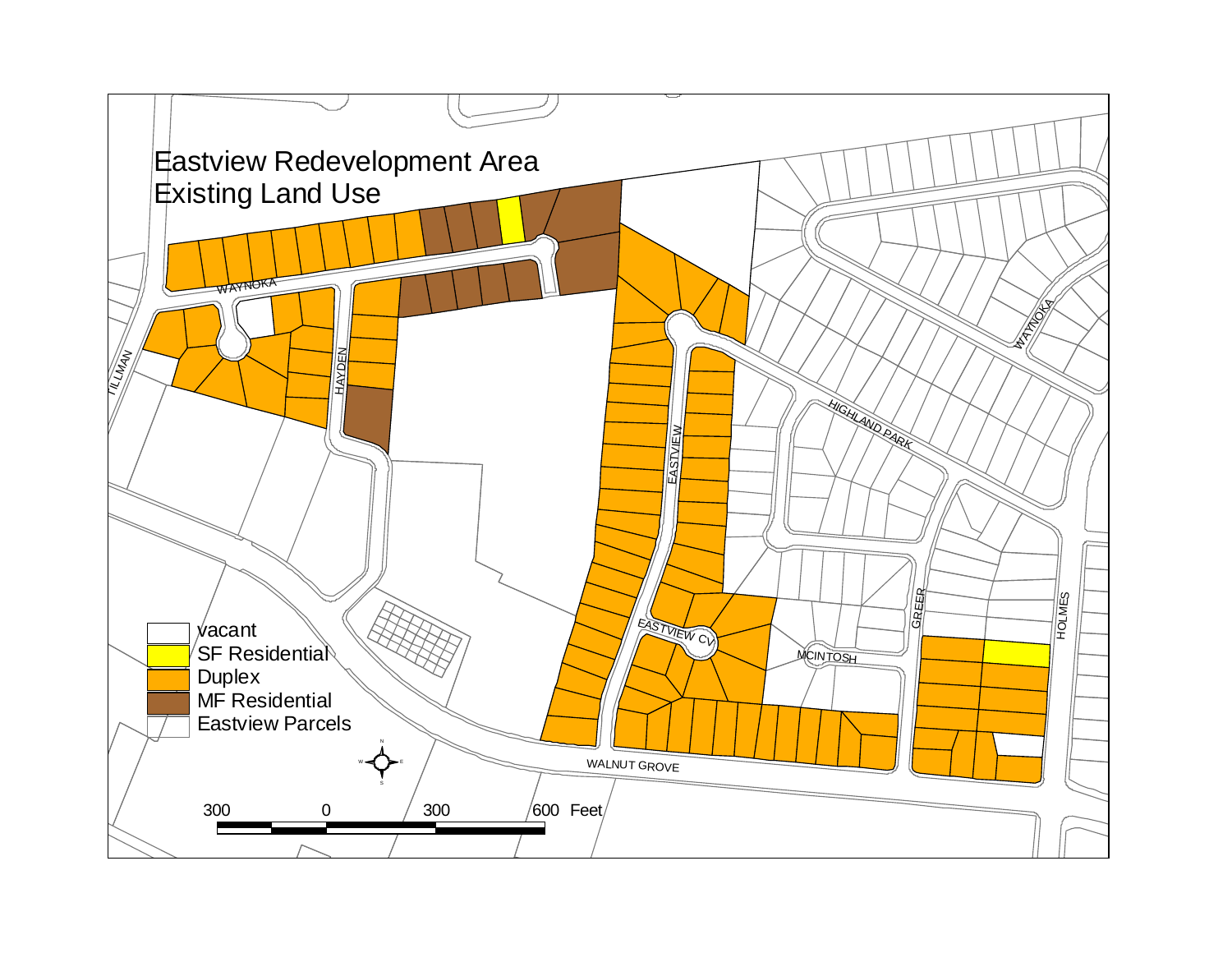## **VIII. ACQUISITION STRATEGIES FOR THE EASTVIEW REDEVELOPMENT PROJECT**

It is the mission of the City of Memphis Division of Housing and Community Development to develop a system of integrated services, investments, and planning that drives neighborhood redevelopment, safe, decent, affordable housing construction, and a continuum of care, supportive services, and business development.

Currently the area along Walnut Grove Road, Eastview Avenue, and Waynoka (west of Eastview Ave.) consist of substandard duplex housing, high poverty rates, and visible blight and neglect. The Eastview Redevelopment will bring new housing units to the area surrounded by market rate homes.

This Implementation plan outlines the necessary steps in the redevelopment process after the adoption of the Redevelopment Plan. It includes a project description, Acquisition and Relocation Strategy, Financial Analysis, and a redevelopment schedule.

## **Phase I**

Phase I boundaries are east of the Wills property to the intersection of Walnut Grove and Holmes, south to Walnut Grove Road and north to the RR tracks. Currently 62 housing units exist in this area. Phase I of the Eastview redevelopment will be developed for single family housing compatible with the surrounding neighborhoods. The deteriorating houses and duplexes located along Walnut Grove and Eastview streets will be either removed or renovated. Vacant land resulting from demolitions will be developed into new single family houses on the existing lots.



In addition, the lots on Walnut Grove, between Holmes and

Greer will be re-platted to lots with frontages on Walnut Grove in a similar pattern to those west of Greer. A new alley will provide rear access to all lots fronting on Walnut Grove.

Parcels, north of the lots on Highland Park, will be dedicated as public open space. This open space will also be connected with a greenbelt along the creek south of Walnut Grove. The greenbelt will require a dedication of an easement along the rear of lots along the creek and will be used for a pathway connecting the neighborhood to the park on the south side of Walnut Grove

## **Phase II**

<span id="page-21-0"></span>The deteriorating houses and duplexes located along Waynoka and Hayden streets will be either removed or renovated. Similar to Phase I, the second phase of the Eastview Redevelopment will maintain its current residential land use. The options of revitalizing Phase II properties include: rehabilitation, demolition, and new construction.

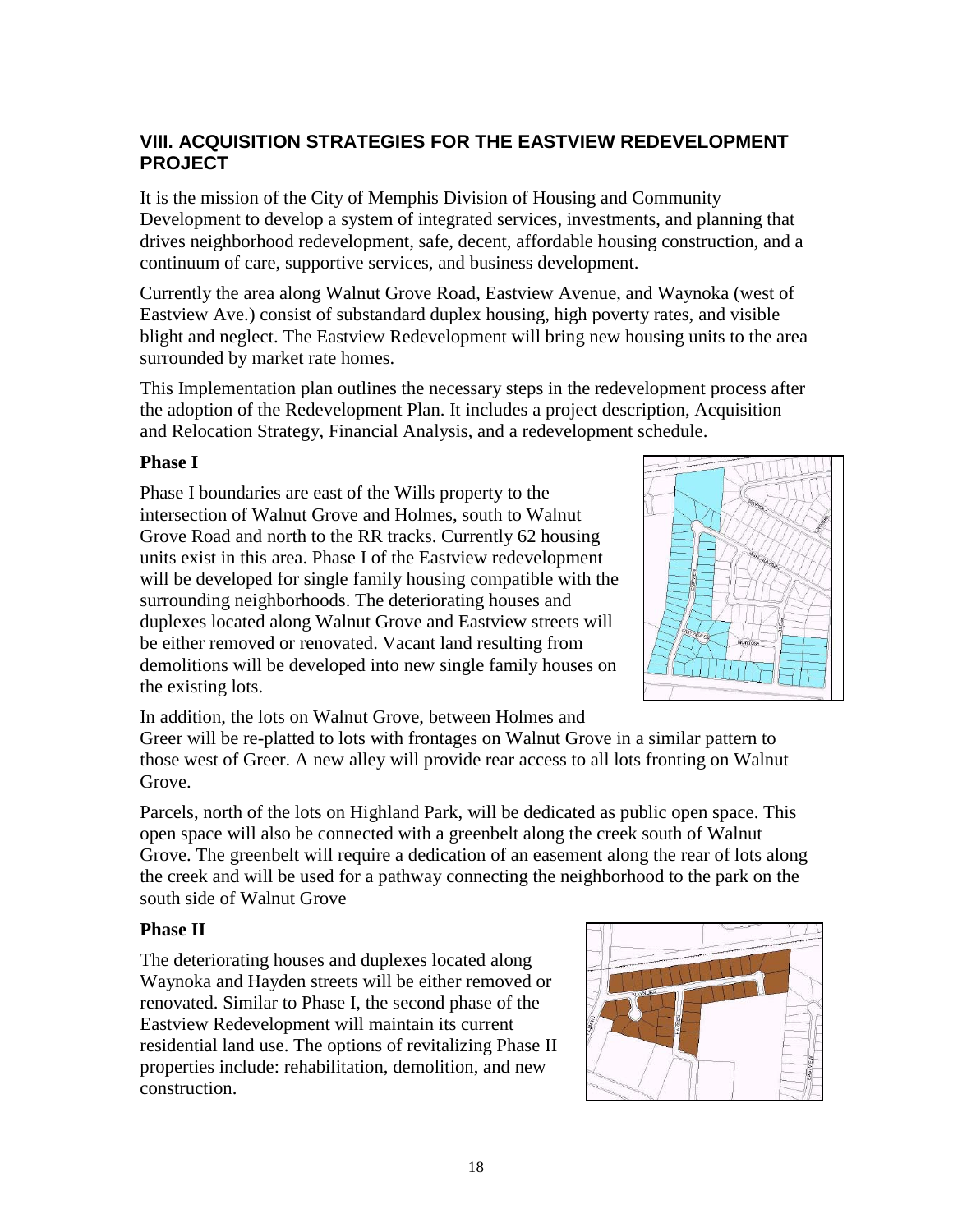#### **Acquisition, Generally**

The acquisition strategy for the Eastview Redevelopment Project has been devised in consideration of a number of factors, including, but not limited to the following:

A. The number of parcels sought to be acquired by the developing entity, and the proposed use of the redeveloped parcel

B. The number of occupied and vacant parcels, and with respect to occupied parcels, a distinction of those parcels that are owner occupied versus rental occupied properties

C. Whether the use of occupied properties is commercial or residential, and whether such use is consistent with current or [[proposed zoning ordinances and guidelines

D. The appraised value of the parcels sought to be acquired

E. Whether the appraised value of the property has been or will be affected by certain extrinsic factors (anti-neglect, tax delinquency, foreclosure, court proceedings, etc.)

## **THE UNIFORM RELOCATION ACT**

For all properties sought to be acquired through the use of federal funds 42 U.S.C. §4620 requires that the Uniform Relocation Act be applied to all eligible owners and tenants in determining relocation strategies for such persons currently living in proposed relocation areas. T.C.A. 13-20-205 provides that a relocation strategy be adopted by the Housing Authority, or other redeveloping agency and included in any plan for redevelopment.

Generally, the Uniform Relocation Act provides that whenever a program or project to be undertaken by a Housing Authority or other displacing agency will result in the displacement of a person, the agency shall generally provide for 1.) Actual moving expenses for moving the displaced person, 2.) actual direct losses for tangible personal property (with regard to businesses) 3.) Actual reasonable expenses in searching for a replacement dwelling 4.) Rents and reasonable expenses associated therewith. All of which provided that the person or entity has been displaced as provided in the Act. The City of Memphis, by and through its Division of Housing and Community Development and in conjunction with the Memphis Housing Authority shall utilize this statutory directive in applying relocation strategies at a minimum for all persons who are deemed eligible for relocation and / or the receipt of relocation expenses under the Act.

## **PRELIMINARY LAND ACQUISITION IN THE EASTVIEW AREA**

A preliminary review of the proposed Eastview area has been initiated, and the following acquisition concerns have been discovered:

A. Current redevelopment of existing structures by entities other than the City of Memphis and the Memphis Housing Authority (this concern effects the redevelopment of the area into single family homes because duplex developments are being rehabilitated and re-leased).

B. Consistent change in ownership of properties (this is a matter that could slow down acquisition because of the title difficulties that may occur).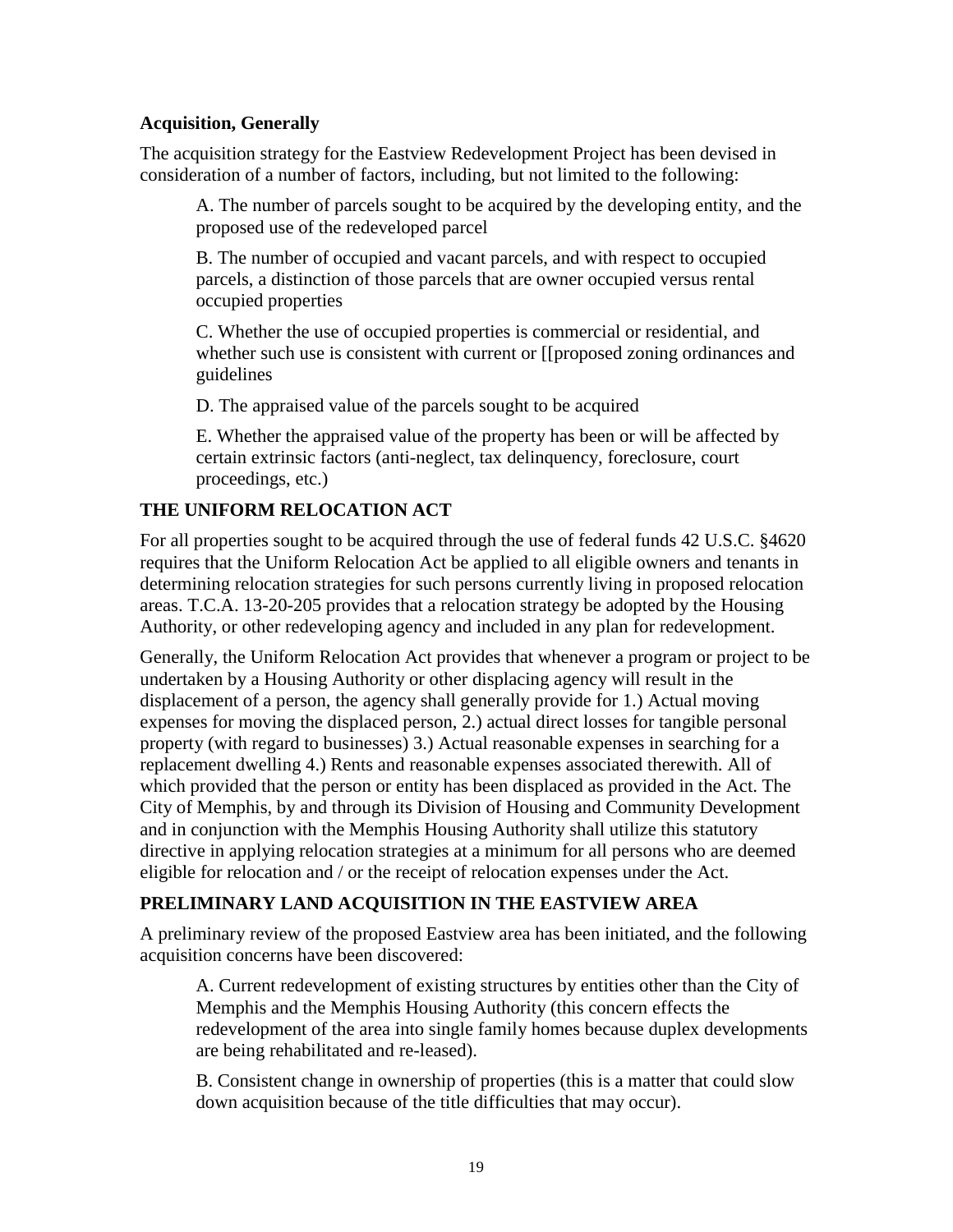C. Anti-Neglect and Weed bills levied as taxes on existing properties (these may affect acquisition costs)

D. Current rental properties with occupants that may not qualify for relocation benefits

E. Current Dilapidated properties where owners, heirs, or other persons with an interest in said property cannot be located

#### **ACQUISITION STRATEGIES AND PROCEDURES**

A. Title search or review, will be conducted on every parcel in the redevelopment area to determine correct ownership of the parcels in the redevelopment area.

B. A property assessment will also be conducted to determine occupancy, MLG&W statistics will also be used in this process.

C. Because some of the properties have been purchased at tax sale, the City of Memphis has contemplated the purchase of said parcels through exerting the redemptive rights of the original owner(s). This procedure, however, may require further review.

D. Once correct ownership has been determined, the City of Memphis will execute Notice of Interest letters to the property owners to advise them of the City's position with respect to their interest in the property in the redevelopment area.

E. After an appraisal is completed on the parcel(s), the owner will be provided with a formal Offer of Purchase which will contain the City's formal offer. If relocation will be necessary for eligible tenants, a plan for relocation will be articulated in a separate correspondence and provided to the tenant, as well as the property owner. The correspondence will also provide that the City of Memphis has the authority to acquire the property through eminent domain proceedings.

F. Reasonable negotiation will be allowed in order for all parties to arrive at a mutually agreeable settlement concerning the acquisition of property. If the parties cannot agree upon the general terms of sale, the property will be recommended for condemnation through eminent domain pursuant to T.C.A. §29- 17-101 et seq.

## **FINANCIAL ANALYSIS**

Approximate Redevelopment Costs are estimated at just over \$1.7million dollars. This cost includes demolition of current units, property assessments, relocation and moving expenses of current residents, and reimbursements for current rehabilitation work being performed. (Table 1)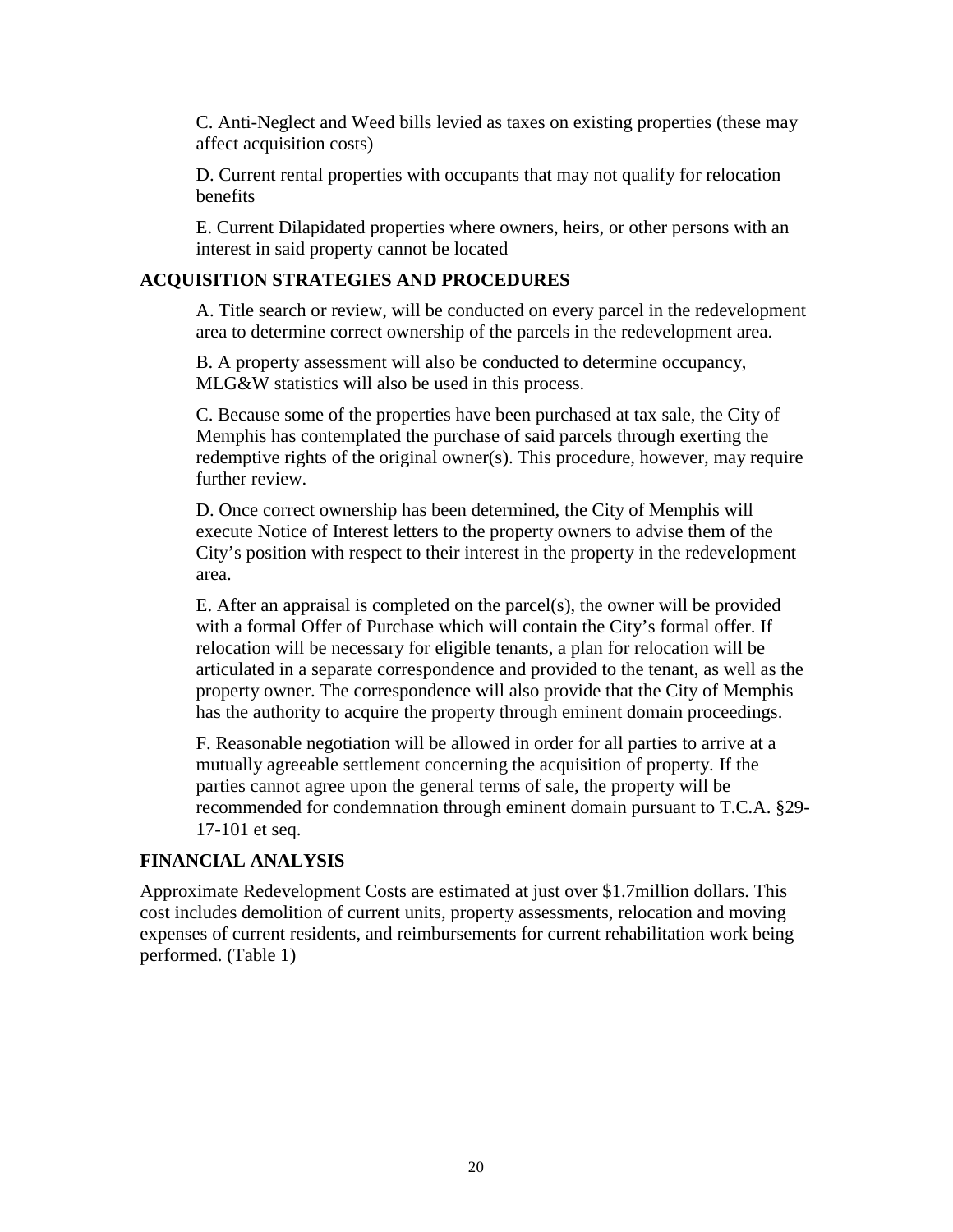| <b>SOURCE</b>                 |            |                          |             |
|-------------------------------|------------|--------------------------|-------------|
| Bridge Loan - City of Memphis |            |                          | \$2,000,000 |
|                               |            |                          |             |
| <b>USES</b>                   | # of Units | Avg.<br><b>Cost/Unit</b> | Total       |
| Demolition                    | 62         | \$3,500                  | \$217,000   |
| Property Assessment*          | 62         | \$15,404                 | \$955,065   |
| Relocation                    | 54         | \$4,500                  | \$243,000   |
| <b>Moving Expenses</b>        | 54         | \$500                    | \$27,000    |
| Reimbursement of Rehab.       | 14         | \$20,000                 | \$280,000   |
| <b>Total Expenses:</b>        |            |                          | \$1,722,065 |
| <b>CONTINGENCY FUND**</b>     |            |                          | \$277,935   |

#### **Table 1. Source & Uses of Funds**

*\* Average P.A. per unit = \$15,404.27, based on Shelby County Assessor of Property website.* 

*\*\*For Additional Cost*

The following assumptions of the Eastview Redevelopment area were used to create this financial analysis:

1. Phase I boundaries are east of the Wills property to corner of Greer and Holmes, south to Walnut Grove Road and north to the RR tracks.

2. Total number of units  $= 62$ .

3. Acquisition of properties through Eminent Domain, therefore the acquisition cost will be equal to the "assessed value" shown on the property assessment.

4. Properties under rehab and those already rehabbed will receive "reasonable" reimbursement for cost expended. For the purposes of this report, we are assuming a "reasonable" cost to be equal to \$20,000 per structure.

5. Relocation costs - we assume that any occupied unit, approximately 54 units occupied, will receive assistance for moving expenses,  $(\$500.00)$  and rental assistance of \$4,500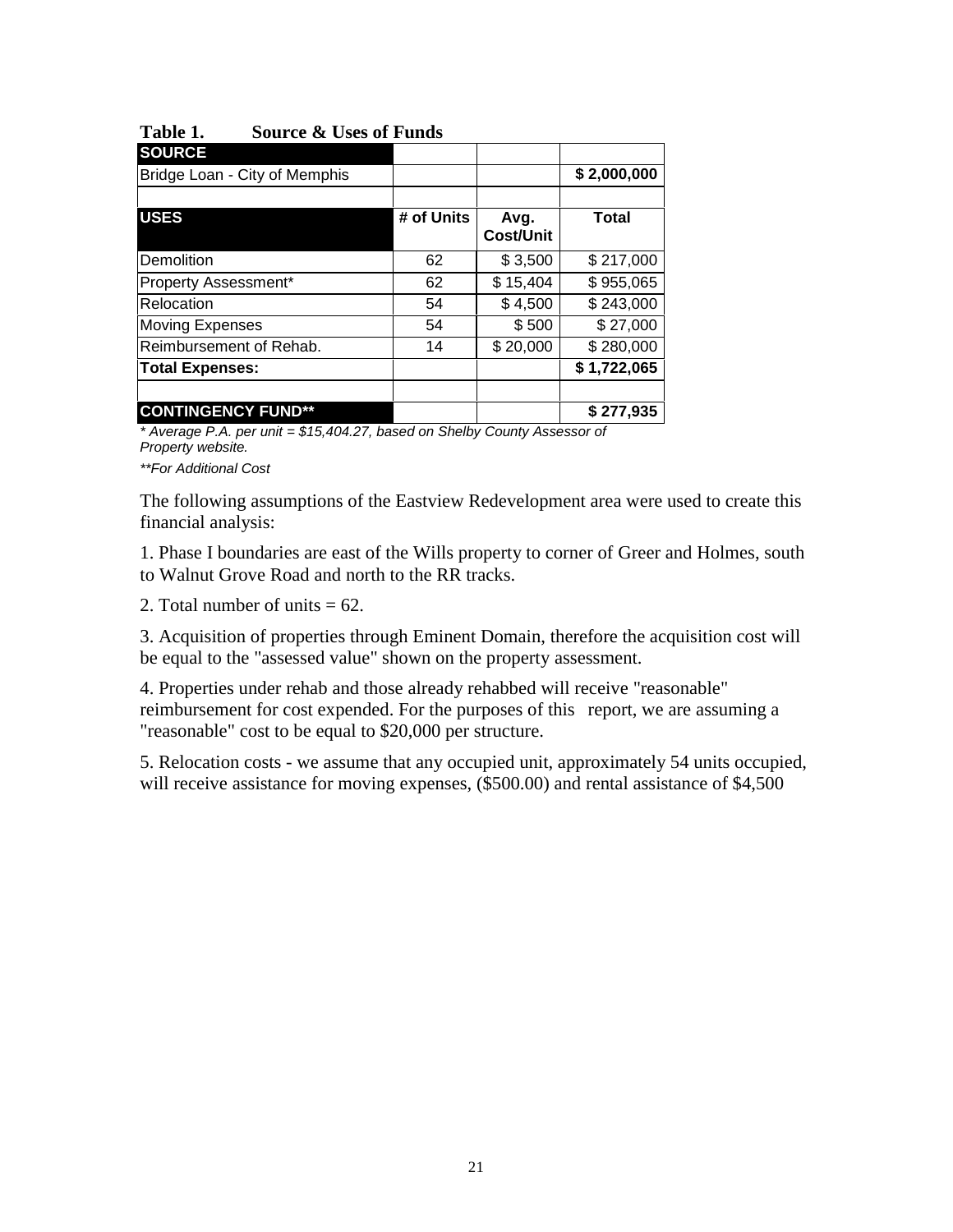| <b>Parcel ID</b>          | <b>Property Address</b> | Owner                                  | <b>Owner Address</b> |                   |       | <b>Appraisal Assessment</b> |                       |
|---------------------------|-------------------------|----------------------------------------|----------------------|-------------------|-------|-----------------------------|-----------------------|
| <b>Parcels in Phase I</b> |                         |                                        |                      |                   |       |                             |                       |
| 044016 00026              | 69 EASTVIEW             | <b>LONGVIEW HEIGHTS PARTNERS</b>       | 3559 SUMMER AVE      | <b>MEMPHIS TN</b> | 38122 | 45,700                      | 18,280                |
| 044013 00040              | <b>74 EASTVIEW</b>      | EASTVIEW-PHOENIX ONE L P               | 1426 W CRESTWOOD DR  | <b>MEMPHIS TN</b> | 38119 | 49.800                      | 19,920                |
| 044016 00025              | <b>75 EASTVIEW</b>      | LONGVIEW HEIGHTS PARTNERS              | 3559 SUMMER AVE      | <b>MEMPHIS TN</b> | 38122 | 45.700                      | 18,280                |
| 044013 00041              | 78 EASTVIEW             | EASTVIEW-PHOENIX ONE L P               | 1426 W CRESTWOOD DR  | <b>MEMPHIS TN</b> | 38119 | 24,600                      | 9,840                 |
| 044016 00024              | 81 EASTVIEW             | LONGVIEW HEIGHTS PARTNERS              | 3559 SUMMER AVE      | <b>MEMPHIS TN</b> | 38122 | 45,700                      | 18,280                |
| 044013 00042              | 82 EASTVIEW             | EASTVIEW-PHOENIX ONE L P               | 1426 W CRESTWOOD DR  | <b>MEMPHIS TN</b> | 38119 | 53,900                      | 21,560                |
| 044013 00043              | <b>86 EASTVIEW</b>      | MAXWELL KIMBERLY E                     | 7655 PARKMONT AVE    | <b>MEMPHIS TN</b> | 38125 | 24,500                      | 9,800                 |
| 044016 00023              | 87 EASTVIEW             | LONGVIEW HEIGHTS PARTNERS              | 3559 SUMMER AVE      | <b>MEMPHIS TN</b> | 38122 | 45,700                      | 18,280                |
| 044013 00044              | 90 EASTVIEW             | MAXWELL KIMBERLY E                     | 7655 PARKMONT AVE    | <b>MEMPHIS TN</b> | 38125 | 33,600                      | 13,440                |
| 044016 00022              | 91 EASTVIEW             | LONGVIEW HEIGHTS PARTNERS              | 3559 SUMMER AVE      | <b>MEMPHIS TN</b> | 38122 | 17,700                      | 7,080                 |
| 044013 00045              | 94 EASTVIEW             | <b>SWAN SCOTT</b>                      | 465 LEONORA DR       | <b>MEMPHIS TN</b> | 38117 | 37,300                      | 14,920                |
| 044016 00021              | 97 EASTVIEW             | BROWN WYMON AND JUDY BROWN AND         | 160 W DAVANT         | <b>MEMPHIS TN</b> | 38109 | 17,900                      | 7,160                 |
| 044013 00046              | 98 EASTVIEW             | <b>WELLS MARY</b>                      | 3997 ROBIN CREST CV  | <b>MEMPHIS TN</b> | 38125 | 32,100                      | 12,840                |
| 044013 00047              | 102 EASTVIEW            | <b>HARRIS BARRY</b>                    | 4630 SANDY PARK DR   | <b>MEMPHIS TN</b> | 38141 | 64,600                      | 25,840                |
| 044016 00020              | 103 EASTVIEW            | <b>HOWELL VALERIE</b>                  | 4369 FOX HOUND       | <b>MEMPHIS TN</b> | 38141 | 57,800                      | 23,120                |
| 044013 00048              | 106 EASTVIEW            | <b>HARRIS BARRY</b>                    | 4630 SANDY PARK DR   | <b>MEMPHIS TN</b> | 38141 | 55,700                      | 22,280                |
| 044016 00019              | 109 EASTVIEW            | <b>HOWELL VALERIE</b>                  | 4369 FOX HOUND       | <b>MEMPHIS TN</b> | 38141 | 57,800                      | 23,120                |
| 044013 00049              | 110 EASTVIEW            | NORTH CHICKASAW PARKWAY LTD            | 1426 W CRESTWOOD DR  | <b>MEMPHIS TN</b> | 38119 | 27,500                      | 11,000                |
| 044013 00050              | 116 EASTVIEW            | NORTH CHICKASAW PARKWAY LTD            | 1426 W CRESTWOOD DR  | <b>MEMPHIS TN</b> | 38119 | 26,100                      | 10,440                |
| 044016 00018              | 119 EASTVIEW            | <b>HOWELL VALERIE</b>                  | 4369 FOX HOUND       | <b>MEMPHIS TN</b> | 38141 | 57,800                      | 23,120                |
| 044013 00051              | <b>122 EASTVIEW</b>     | <b>HOWELL VALERIE</b>                  | 4369 FOX HOUND       | <b>MEMPHIS TN</b> | 38141 | 57,400                      | 22,960                |
| 044016 00017              | 123 EASTVIEW            | <b>HOWELL VALERIE</b>                  | 4369 FOX HOUND       | <b>MEMPHIS TN</b> | 38141 | 57,800                      | 23,120                |
| 044013 00052              | <b>128 EASTVIEW</b>     | <b>HOWELL VALERIE</b>                  | 4369 FOX HOUND       | <b>MEMPHIS TN</b> | 38141 | 55,600                      | 22,240                |
| 044016 00016              | 131 EASTVIEW            | <b>HOWELL VALERIE</b>                  | 4369 FOX HOUND       | <b>MEMPHIS TN</b> | 38141 | 57,900                      | 23,160                |
| 044013 00053              | 134 EASTVIEW            | LONGVIEW HEIGHTS PARTNERS              | 3559 SUMMER AVE      | <b>MEMPHIS TN</b> | 38122 | 51,500                      | 20,600                |
| 044016 00015              | <b>137 EASTVIEW</b>     | <b>HOWELL VALERIE</b>                  | 4369 FOX HOUND       | <b>MEMPHIS TN</b> | 38141 | 57,800                      | 23,120                |
| 044013 00054              | 140 EASTVIEW            | LONGVIEW HEIGHTS PARTNERS              | 3559 SUMMER AVE      | <b>MEMPHIS TN</b> | 38122 | 51,400                      | 20,560                |
| 044016 00014              | 143 EASTVIEW            | <b>HOWELL VALERIE</b>                  | 4369 FOX HOUND       | <b>MEMPHIS TN</b> | 38141 | 57,800                      | 23,120                |
| 044013 00055              | 146 EASTVIEW            | LONGVIEW HEIGHTS PARTNERS              | 3559 SUMMER AVE      | <b>MEMPHIS TN</b> | 38122 | 46,700                      |                       |
| 044016 00013              | 149 EASTVIEW            | SHELBY COUNTY TAX SALE 94.4 E          | P O BOX 2751         | <b>MEMPHIS TN</b> | 38101 | 45,700                      | 18,680<br>$\mathbf 0$ |
|                           |                         |                                        |                      |                   |       |                             |                       |
| 044013 00056              | <b>152 EASTVIEW</b>     | LONGVIEW HEIGHTS PARTNERS              | 3559 SUMMER AVE      | <b>MEMPHIS TN</b> | 38122 | 46,700                      | 18,680                |
| 044016 00012              | <b>155 EASTVIEW</b>     | SHELBY COUNTY TAX SALE 94.4 E          | P O BOX 2751         | <b>MEMPHIS TN</b> | 38101 | 45.700                      | $\Omega$              |
| 044013 00057              | 158 EASTVIEW            | NORTH CHICKASAW PARKWAY LTD            | 1426 W CRESTWOOD DR  | <b>MEMPHIS TN</b> | 38119 | 24,800                      | 9,920                 |
| 044016 00011              | 161 EASTVIEW            | SHELBY COUNTY TAX SALE 94.4 E          | P O BOX 2751         | <b>MEMPHIS TN</b> | 38101 | 20,600                      | $\Omega$              |
| 044013 00058              | <b>164 EASTVIEW</b>     | SHELBY COUNTY TAX SALE 97.1 EX         | PO BOX 2751          | <b>MEMPHIS TN</b> | 38101 | 23,100                      | $\mathbf 0$           |
| 044016 00010              | <b>167 EASTVIEW</b>     | SHELBY COUNTY TAX SALE 94.4 E          | PO BOX 2751          | <b>MEMPHIS TN</b> | 38101 | 20,600                      | $\Omega$              |
| 044013 00059              | 170 EASTVIEW            | EPSTEIN LOUIS AND WILLIAM LP           | 3559 SUMMER AVE      | <b>MEMPHIS TN</b> | 38122 | 57,000                      | 22,800                |
| 044016 00009              | 173 EASTVIEW            | SHELBY COUNTY TAX SALE 94.4 E          | P O BOX 2751         | <b>MEMPHIS TN</b> | 38101 | 20,600                      | $\Omega$              |
| 044016 00008              | 179 EASTVIEW            | <b>WEBBER CARSETT F</b>                | 1491 HARVERWOOD AVE  | <b>MEMPHIS TN</b> | 38116 | 45,700                      | 18,280                |
| 044016 00007              | 183 EASTVIEW            | NORTH CHICKASAW PARKWAY LTD            | P O BOX 2751         | <b>MEMPHIS TN</b> | 38101 | 17,700                      | 7,080                 |
| 044016 00006              | <b>187 EASTVIEW</b>     | EASTVIEW-PHOENIX ONE L P               | 1426 W CRESTWOOD DR  | <b>MEMPHIS TN</b> | 38119 | 17,800                      | 7,120                 |
| 044013 00028              | 69 GREER                | <b>HILTON HEAD IRREVOCABLE TRUST</b>   | 1426 W CRESTWOOD DR  | <b>MEMPHIS TN</b> | 38119 | 77,300                      | 30,920                |
| 044013 00027              | 75 GREER                | <b>CHARLESTON &amp; ASSOCIATES INC</b> | 1426 W CRESTWOOD DR  | <b>MEMPHIS TN</b> | 38119 | 70,500                      | 28,200                |
| 044014 00017              | 76 GREER                | NORTHEAST MENTAL HEALTH HOUSIN         | PO BOX 38657         | <b>MEMPHIS TN</b> | 38183 | 58,100                      | $\mathbf 0$           |
| 044014 00018              | 82 GREER                | <b>MILAN HAROLD</b>                    | 82 N GREER ST        | <b>MEMPHIS TN</b> | 38111 | 56,200                      | 22,480                |
| 044014 00019              | 88 GREER                | <b>LIGON ROBERT K</b>                  | 5285 NORMANDY AVE    | <b>MEMPHIS TN</b> | 38120 | 52,000                      | 20,800                |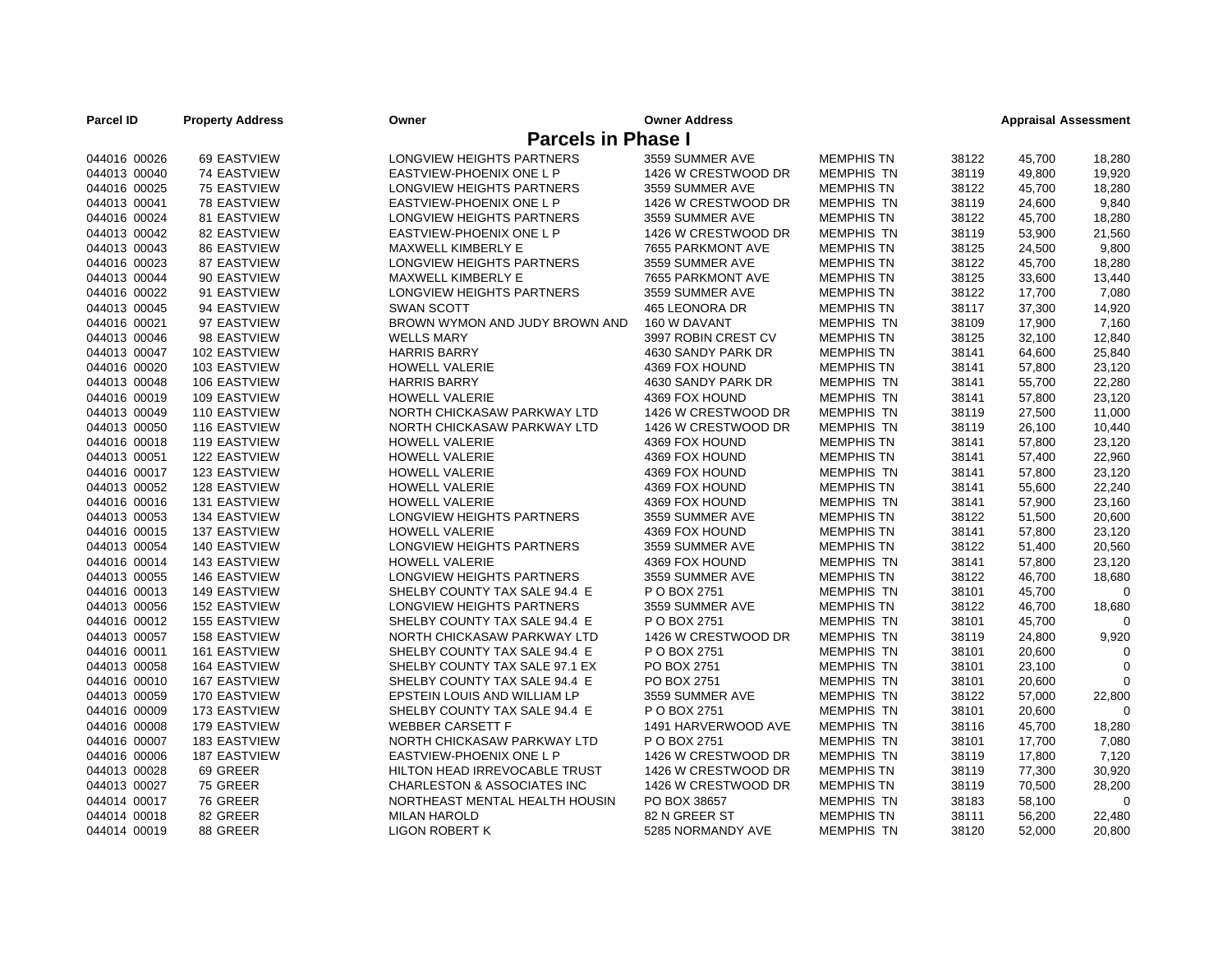| <b>Parcel ID</b> | <b>Property Address</b>   | Owner                                     | <b>Owner Address</b>  |                     |       | <b>Appraisal Assessment</b> |             |
|------------------|---------------------------|-------------------------------------------|-----------------------|---------------------|-------|-----------------------------|-------------|
| 044014 00020     | 94 GREER                  | <b>G &amp; L INVESTMENTS LLC</b>          | 1203 POPLAR AVE STE 3 | <b>MEMPHIS TN</b>   | 38104 | 79,200                      | 31,680      |
| 044014 00021     | 102 GREER                 | <b>TANNER MARY M</b>                      | 102 N GREER ST        | <b>MEMPHIS TN</b>   | 38111 | 79,800                      | 19,950      |
| 044016 00005     | 3142 HIGHLAND PARK        | <b>EAST HIGH GARDENS LTD</b>              | 1426 W CRESTWOOD DR   | <b>MEMPHIS TN</b>   | 38119 | 57.800                      | 23,120      |
| 044016 00004     | 3146 HIGHLAND PARK        | EASTVIEW-PHOENIX ONE L P                  | 1426 W CRESTWOOD DR   | <b>MEMPHIS TN</b>   | 38119 | 17,900                      | 7,160       |
| 044013 00001     | 3151 HIGHLAND PARK        | EASTVIEW-PHOENIX ONE L P                  | 1426 W CRESTWOOD DR   | <b>MEMPHIS TN</b>   | 38119 | 55.100                      | 22,040      |
| 044016 00003     | 3154 HIGHLAND PARK        | EASTVIEW-PHOENIX ONE L P                  | 1426 W CRESTWOOD DR   | <b>MEMPHIS TN</b>   | 38119 | 17,900                      | 7,160       |
| 044016 00002     | 3162 HIGHLAND PARK        | EASTVIEW-PHOENIX ONE L P                  | 1426 W CRESTWOOD DR   | <b>MEMPHIS TN</b>   | 38119 | 17,900                      | 7,160       |
| 044014 00012     | 73 HOLMES                 | <b>LIPSEY JAKE</b>                        | 3480 DEMOCRAT RD      | <b>MEMPHIS TN</b>   | 38118 | 11.300                      | 2,825       |
| 044014 00011     | 79 HOLMES                 | NORTHEAST MENTAL HEALTH HOUSIN            | PO BOX 38657          | <b>MEMPHIS TN</b>   | 38183 | 57,300                      | $\mathbf 0$ |
| 044014 00010     | 85 HOLMES                 | <b>CHARLESTON &amp; ASSOCIATES IRREVO</b> | 1426 W CRESTWOOD DR   | <b>MEMPHIS TN</b>   | 38119 | 55.100                      | 13,775      |
| 044014 00009     | 91 HOLMES                 | <b>CHARLESTON &amp; ASSOCIATES IRREVO</b> | 1426 W CRESTWOOD DR   | <b>MEMPHIS TN</b>   | 38119 | 53,600                      | 21,440      |
| 044014 00008     | 97 HOLMES                 | <b>MCMURRY ROBERT W</b>                   | 1224 HAMSTEAD CT      | <b>KNOXVILLE TN</b> | 37922 | 39.000                      | 15,600      |
| 044016 00001     | Vacant Parcel fronting RR | BENTLEY PROPERTIES LTD                    | 1426 W CRESTWOOD DR   | <b>MEMPHIS TN</b>   | 38119 | 1,000                       | 250         |
| 044013 00039     | 3144 WALNUT GROVE         | EASTVIEW-PHOENIX ONE L P                  | 1426 W CRESTWOOD DR   | <b>MEMPHIS TN</b>   | 38119 | 56.700                      | 22,680      |
| 044013 00038     | 3152 WALNUT GROVE         | EASTVIEW-PHOENIX ONE L P                  | 1426 W CRESTWOOD DR   | <b>MEMPHIS TN</b>   | 38119 | 65.100                      | 26,040      |
| 044013 00037     | 3162 WALNUT GROVE         | <b>CHARLESTON &amp; ASSOCIATES INC</b>    | 1426 W CRESTWOOD DR   | <b>MEMPHIS TN</b>   | 38119 | 72,300                      | 28,920      |
| 044013 00036     | 3166 WALNUT GROVE         | <b>TENNESSEE INVESTMENT PROPERTIE</b>     | 4158 SUMMER AVE       | <b>MEMPHIS TN</b>   | 38122 | 72.700                      | 29,080      |
| 044013 00035     | 3168 WALNUT GROVE         | <b>HILTON HEAD IRREVOCABLE TRUST</b>      | 1426 W CRESTWOOD DR   | <b>MEMPHIS TN</b>   | 38119 | 69.300                      | 27,720      |
| 044013 00034     | 3174 WALNUT GROVE         | <b>HILTON HEAD IRREVOCABLE TRUST</b>      | 1426 W CRESTWOOD DR   | <b>MEMPHIS TN</b>   | 38119 | 68.900                      | 27,560      |
| 044013 00033     | 3180 WALNUT GROVE         | <b>LIPSEY JAKE</b>                        | 3480 DEMOCRAT RD      | <b>MEMPHIS TN</b>   | 38118 | 71.100                      | 28,440      |
| 044013 00032     | 3186 WALNUT GROVE         | <b>HILTON HEAD IRREVOCABLE TRUST</b>      | 1426 W CRESTWOOD DR   | <b>MEMPHIS TN</b>   | 38119 | 69,100                      | 27,640      |
| 044013 00031     | 3192 WALNUT GROVE         | <b>HILTON HEAD IRREVOCABLE TRUST</b>      | 1426 W CRESTWOOD DR   | <b>MEMPHIS TN</b>   | 38119 | 68.300                      | 27,320      |
| 044013 00030     | 3198 WALNUT GROVE         | <b>HILTON HEAD IRREVOCABLE TRUST</b>      | 1426 W CRESTWOOD DR   | <b>MEMPHIS TN</b>   | 38119 | 70.600                      | 28,240      |
| 044013 00029     | 3204 WALNUT GROVE         | <b>HILTON HEAD IRREVOCABLE TRUST</b>      | 1426 W CRESTWOOD DR   | <b>MEMPHIS TN</b>   | 38119 | 55,800                      | 22,320      |
| 044014 00016     | 3228 WALNUT GROVE         | <b>HILTON HEAD IRREVOCABLE TRUST</b>      | 1426 W CRESTWOOD DR   | <b>MEMPHIS TN</b>   | 38119 | 58,500                      | 23,400      |
| 044014 00015     | 3238 WALNUT GROVE         | <b>HILTON HEAD IRREVOCABLE TRUST</b>      | 1426 W CRESTWOOD DR   | <b>MEMPHIS TN</b>   | 38119 | 56,100                      | 22,440      |
| 044014 00014     | 3244 WALNUT GROVE         | <b>HILTON HEAD IRREVOCABLE TRUST</b>      | 1426 W CRESTWOOD DR   | <b>MEMPHIS TN</b>   | 38119 | 56,000                      | 22,400      |
| 044014 00013     | 3256 WALNUT GROVE         | <b>HILTON HEAD IRREVOCABLE TRUST</b>      | 1426 W CRESTWOOD DR   | <b>MEMPHIS TN</b>   | 38119 | 58.000                      | 23.200      |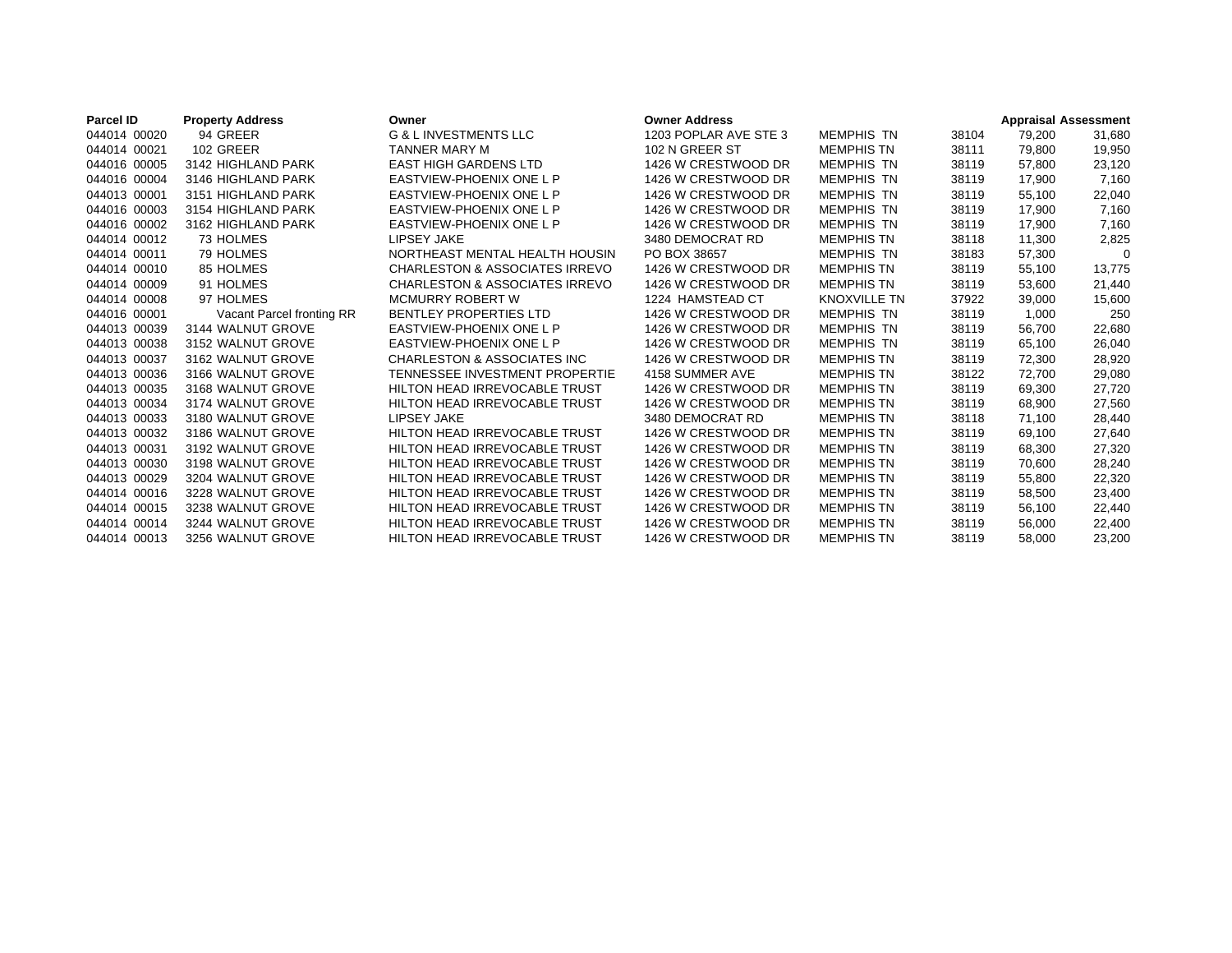| <b>Parcel ID</b> | <b>Property Address</b>    | Owner                               | <b>Owner Address</b>       |                         |       | <b>Appraisal Assessment</b> |        |
|------------------|----------------------------|-------------------------------------|----------------------------|-------------------------|-------|-----------------------------|--------|
|                  | <b>Parcels in Phase II</b> |                                     |                            |                         |       |                             |        |
| 044011 00050     | 159 HAYDEN                 | <b>EAST COVE INC</b>                | 70 E CHICKASAW PKWY        | <b>MEMPHIS TN</b>       | 38111 | 42,900                      | 17,160 |
| 044011 00049     | 167 HAYDEN                 | <b>EAST COVE INC</b>                | <b>182 TILLMAN ST</b>      | <b>MEMPHIS TN</b>       | 38111 | 40,300                      | 16,120 |
| 044011 00028     | 170 HAYDEN                 | EAST COVE INC                       | 70 E CHICKASAW PKWY        | <b>MEMPHIS TN</b>       | 38111 | 72,700                      | 29,080 |
| 044011 00048     | 173 HAYDEN                 | <b>EAST COVE INC</b>                | 70 E CHICKASAW PKWY        | <b>MEMPHIS TN</b>       | 38111 | 41,000                      | 16,400 |
| 044011 00027     | 178 HAYDEN                 | <b>EAST COVE INC</b>                | 70 E CHICKASAW PKWY        | <b>MEMPHIS TN</b>       | 38111 | 73,200                      | 29,280 |
| 044011 00047     | 181 HAYDEN                 | <b>EAST COVE INC</b>                | 70 E CHICKSASW PKWY        | <b>MEMPHIS TN</b>       | 38111 | 40,300                      | 16,120 |
| 044011 00026     | 186 HAYDEN                 | <b>EAST COVE INC</b>                | <b>70 E CHICKASAW PKWY</b> | <b>MEMPHIS TN</b>       | 38111 | 72,700                      | 29,080 |
| 044011 00029C    | 160 HAYDEN PLACE ST        | <b>EAST COVE INC</b>                | 70 E CHICKASAW PKWY        | <b>MEMPHIS TN</b>       | 38111 | 89,000                      | 35,600 |
| 044011 00038     | 180 TILLMAN                | EAST COVE INC                       | 70 E CHICKASAW PKWY        | <b>MEMPHIS TN</b>       | 38111 | 73,000                      | 29,200 |
| 044011 00010     | 0 WAYNOKA                  | <b>EAST COVE INC</b>                | <b>70 E CHICKASAW PKWY</b> | <b>MEMPHIS TN</b>       | 38111 | 6,000                       | 1,500  |
| 044011 00039     | 2983 WAYNOKA               | <b>EAST COVE INC</b>                | 70 E CHICKASAW PKWY        | <b>MEMPHIS TN</b>       | 38111 | 76,400                      | 30,560 |
| 044011 00001     | 3012 WAYNOKA               | <b>EAST COVE INC</b>                | 70 E CHICKASAW PKWY        | <b>MEMPHIS TN</b>       | 38111 | 76,100                      | 30,440 |
| 044011 00002     | 3020 WAYNOKA               | <b>EAST COVE INC</b>                | 70 E CHICKASAW PKWY        | <b>MEMPHIS TN</b>       | 38111 | 42,100                      | 16,840 |
| 044011 00044     | 3025 WAYNOKA               | <b>EAST COVE INC</b>                | 70 E CHICKASAW PKWY        | <b>MEMPHIS TN</b>       | 38111 | 19,000                      | 4,750  |
| 044011 00003     | 3026 WAYNOKA               | <b>EAST COVE INC</b>                | 70 E CHICKASAW PKWY        | <b>MEMPHIS TN</b>       | 38111 | 42,100                      | 16,840 |
| 044011 00004     | 3034 WAYNOKA               | <b>EAST COVE INC</b>                | 70 E CHICKASAW PKWY        | <b>MEMPHIS TN</b>       | 38111 | 42,100                      | 16,840 |
| 044011 00005     | 3040 WAYNOKA               | <b>EAST COVE INC</b>                | 70 E CHICKASAW PKWY        | <b>MEMPHIS TN</b>       | 38111 | 41,400                      | 16,560 |
| 044011 00045     | 3041 WAYNOKA               | <b>EAST COVE INC</b>                | 70 E CHICKASAW PKWY        | <b>MEMPHIS TN</b>       | 38111 | 40,900                      | 16,360 |
| 044011 00006     | 3046 WAYNOKA               | <b>EAST COVE INC</b>                | 70 E CHICKASAW PKWY        | <b>MEMPHIS TN</b>       | 38111 | 41,400                      | 16,560 |
| 044011 00046     | 3049 WAYNOKA               | <b>EAST COVE INC</b>                | 70 E CHICKASAW PKWY        | <b>MEMPHIS TN</b>       | 38111 | 43,300                      | 17,320 |
| 044011 00007     | 3054 WAYNOKA               | <b>EAST COVE INC</b>                | 70 E CHICKASAW PKWY        | <b>MEMPHIS TN</b>       | 38111 | 42,100                      | 16,840 |
| 044011 00008     | 3060 WAYNOKA               | <b>EAST COVE INC</b>                | 70 E CHICKASAW PKWY        | <b>MEMPHIS TN</b>       | 38111 | 42,100                      | 16,840 |
| 044011 00025     | 3065 WAYNOKA               | <b>EAST COVE INC</b>                | 70 E CHICKASAW PKWY        | <b>MEMPHIS TN</b>       | 38111 | 43,900                      | 17,560 |
| 044011 00009     | 3068 WAYNOKA               | <b>EAST COVE INC</b>                | 70 E CHICKASAW PKWY        | <b>MEMPHIS TN</b>       | 38111 | 41,400                      | 16,560 |
| 044011 00011     | 3084 WAYNOKA               | JEFFERSON ELIZABETH J               | 3205 COOKIE CV             | <b>MEMPHIS TN</b>       | 38118 | 37,300                      | 14,920 |
| 044011 00012     | 3092 WAYNOKA               | <b>BILLINGSLEY JEFFERY</b>          | 1723 BALFOUR DOWNS CR      | <b>FUQUAY VARINA NC</b> | 27526 | 37,400                      | 14,960 |
| 044011 00021     | 3097 WAYNOKA               | <b>GRAY RONALD H</b>                | 3097 WAYNOKA AVE           | <b>MEMPHIS TN</b>       | 38111 | 37,300                      | 14,920 |
| 044011 00013     | 3098 WAYNOKA               | GALEY G GORDON & CHRISTINE A        | 4916 BRIARCLIFF AVE        | <b>MEMPHIS TN</b>       | 38117 | 37,400                      | 14,960 |
| 044011 00014     | 3104 WAYNOKA               | <b>GHOLSON GEORGE &amp; PEGGY J</b> | 8825 EATONWICK DR          | CORDOVA TN              | 38018 | 37,300                      | 14,920 |
| 044011 00015     | 3110 WAYNOKA               | <b>WASHINGTON FREDIA M</b>          | 3110 WAYNOKA AVE #3        | <b>MEMPHIS TN</b>       | 38111 | 37,300                      | 14,920 |
| 044011 00016     | 3116 WAYNOKA               | GILL ROBERT H JR AND CHECLISS       | 3540 SUMMER AVE STE 201    | <b>MEMPHIS TN</b>       | 38122 | 37,400                      | 14,960 |
| 044011 00024     | 3077 WAYNOKA AVE           | COOPER ROBERT JR AND BETTY J C      | 8231 CRAVEN RD             | <b>ARLINGTON TN</b>     | 38002 | 37,300                      | 14,920 |
| 044011 00023     | 3085 WAYNOKA AVE           | <b>SIMMONS ANGELA</b>               | 2363 ORCHID DR N           | <b>MEMPHIS TN</b>       | 38114 | 37,300                      | 14,920 |
| 044011 00022     | 3089 WAYNOKA AVE           | S P S INVESTMENT INC                | PO BOX 901284              | <b>MEMPHIS TN</b>       | 38190 | 37,300                      | 14,920 |
| 044011 00040     | 2995 WAYNOKA CV            | <b>EAST COVE INC</b>                | 70 E CHICKASAW PKWY        | <b>MEMPHIS TN</b>       | 38111 | 43,900                      | 17,560 |
| 044011 00041     | 3001 WAYNOKA CV            | <b>EAST COVE INC</b>                | 70 E CHICKASAW PKWY        | <b>MEMPHIS TN</b>       | 38111 | 36,200                      | 14,480 |
| 044011 00042     | 3007 WAYNOKA CV            | <b>EAST COVE INC</b>                | 70 E CHICKASAW PKWY        | <b>MEMPHIS TN</b>       | 38111 | 77,900                      | 31,160 |
| 044011 00043     | 3013 WAYNOKA CV            | <b>EAST COVE INC</b>                | 70 E CHICKASAW PKWY        | <b>MEMPHIS TN</b>       | 38111 | 43,400                      | 17,360 |
| 044011 00020     | 203 WILLS                  | <b>DOTY CORNELIOUS</b>              | 203 WILLS ST               | <b>MEMPHIS TN</b>       | 38111 | 37,300                      | 14,920 |
| 044011 00017     | 206 WILLS                  | <b>COLLINS THOMAS W</b>             | 206 WILLS ST               | <b>MEMPHIS TN</b>       | 38111 | 37,300                      | 14,920 |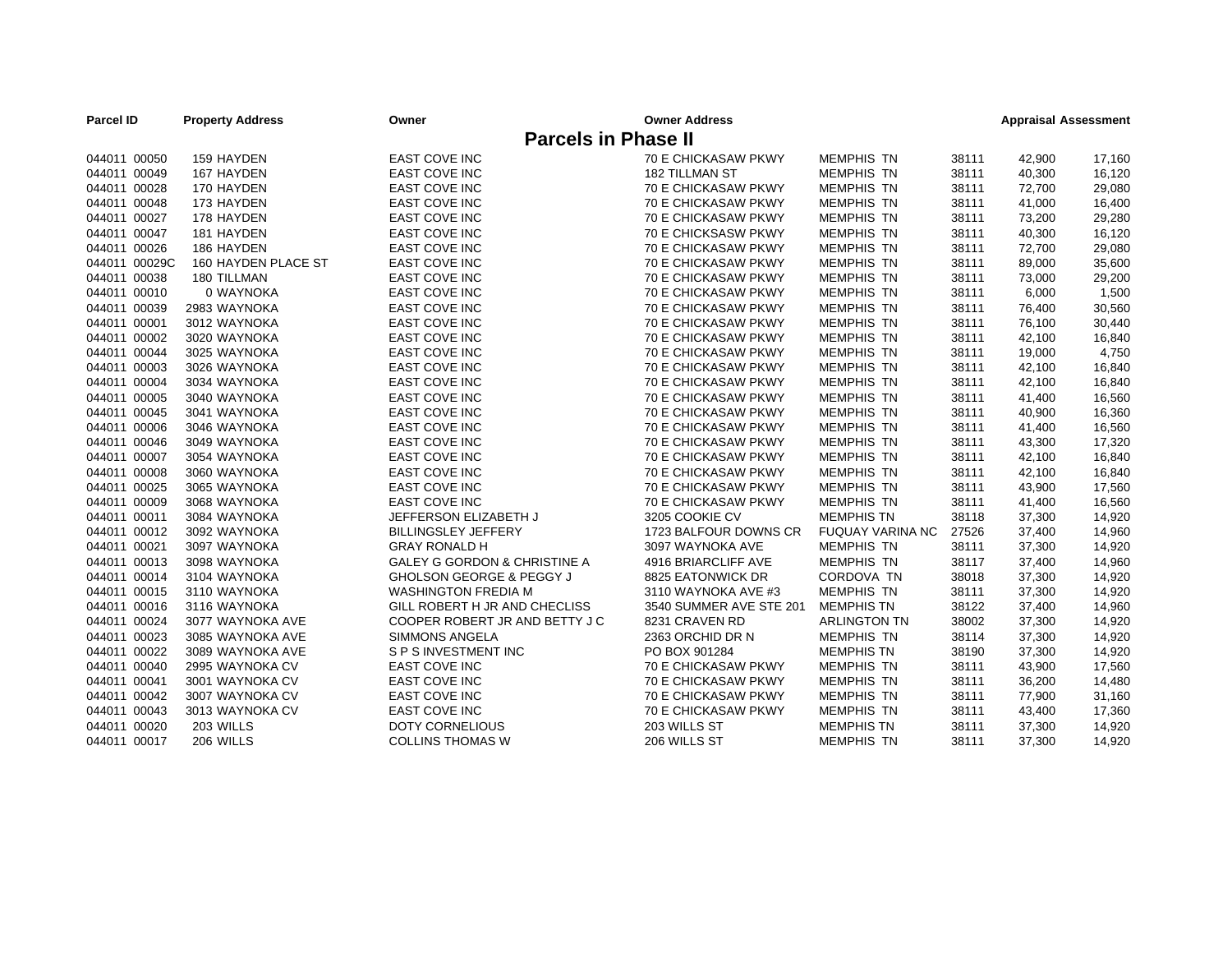# <span id="page-28-0"></span>**Appendix: Crime Statistics**

| Date_Report    | Dept Code Desc                      | <b>Block</b> | <b>Street Name</b> |
|----------------|-------------------------------------|--------------|--------------------|
| 7/3/00 12:06   | <b>Aggravated Assault</b>           | 82           | Eastview           |
| 8/20/00 23:35  | Simple Assault D/V                  | 111          | Eastview           |
| 9/16/00 23:30  | Simple Assault                      | 122          | Eastview           |
| 9/27/00 7:15   | Possible Stolen                     | 161          | Eastview           |
| 8/15/00 11:01  | Other Theft / Non-Specific          | 69           | Eastview           |
| 11/20/00 23:31 | Simple Assault D/V                  | 84           | Eastview           |
| 11/24/00 19:09 | Other Theft / Non-Specific          | 111          | Eastview           |
| 11/24/00 19:09 | Simple Assault D/V                  | 111          | Eastview           |
| 11/30/00 17:52 | Simple Assault D/V                  | 139          | Eastview           |
| 12/7/00 19:28  | Burglary/Residential                | 142          | Eastview           |
| 12/17/00 22:48 | Simple Assault D/V                  | 123          | Eastview           |
| 1/15/01 5:54   | MVT/ Passenger Vehicle              | 103          | Eastview           |
| 1/17/01 5:20   | Burglary/Residential                | 128          | Eastview           |
| 1/17/01 0:20   | <b>Aggravated Assault</b>           | 123          | Eastview           |
| 1/17/01 0:20   | Weapons Law Violation / Misdemeanor | 123          | Eastview           |
| 2/8/01 16:20   | Drug/Narcotics Violation/Felony     | 119          | <b>EASTVIEW DR</b> |
| 2/20/01 17:00  | Vandalism/ Misdemeanor              | 105          | <b>EASTVIEW DR</b> |
| 2/25/01 11:45  | Burglary/Residential                | 137          | Eastview           |
| 2/26/01 22:15  | <b>Aggravated Assault</b>           | 111          | <b>EASTVIEW DR</b> |
| 2/20/01 17:50  | Vandalism/ Misdemeanor              | 111          | Eastview           |
| 3/25/01 19:10  | Aggravated Assault D/V              | 142          | Eastview           |
| 3/25/01 19:10  | Burglary/DV (Domestic Violence)     | 142          | Eastview           |
| 5/6/01 13:40   | Simple Assault D/V                  | 152          | <b>EASTVIEW DR</b> |
| 5/17/01 20:30  | Burglary/Residential                | 123          | Eastview           |
| 5/17/01 20:30  | Burglary/Residential                | 123          | Eastview           |
| 5/20/01 20:33  | <b>Aggravated Assault</b>           | 123          | Eastview           |
| 5/21/01 0:59   | Vandalism/ Misdemeanor              | 123          | Eastview           |
| 5/24/01 22:28  | Obscene/Harassing Phone Calls       | 74           | <b>EASTVIEW</b>    |
| 6/13/01 23:40  | Simple Assault                      | 139          | Eastview           |
| 6/30/01 0:22   | Other Theft / Non-Specific          | 136          | <b>EASTVIEW DR</b> |
| 7/1/01 18:55   | Simple Assault D/V                  | 136          | <b>EASTVIEW DR</b> |
| 7/13/01 21:45  | Aggravated Assault D/V              | 109          | <b>EASTVIEW DR</b> |
| 7/16/01 10:20  | Obscene/Harassing Phone Calls       | 121          | <b>EASTVIEW DR</b> |
| 8/1/01 15:00   | Credit Card/ATM Fraud               | 125          | Eastview           |
| 8/1/01 18:15   | Theft of Vehicle Parts/Accessories  | 133          | <b>EASTVIEW DR</b> |
| 8/8/01 2:04    | Simple Assault                      | 134          | <b>EASTVIEW DR</b> |
| 8/28/01 18:20  | Possible Stolen                     | 76           | <b>EASTVIEW DR</b> |
| 9/2/01 12:26   | Burglary/Residential                | 136          | <b>EASTVIEW DR</b> |
| 9/13/01 21:40  | Simple Assault D/V                  | 137          | Eastview           |
| 9/18/01 21:10  | Theft of Vehicle Parts/Accessories  | 103          | <b>EASTVIEW DR</b> |
| 9/26/01 12:35  | <b>Aggravated Assault</b>           | 150          | Eastview           |
| 9/29/01 15:51  | Other Theft / Non-Specific          | 142          | Eastview Drive.    |
| 10/6/01 18:45  | Vandalism/Felony                    | 136          | <b>EASTVIEW DR</b> |
| 10/7/01 16:02  | Simple Assault                      | 88           | <b>EASTVIEW</b>    |
| 10/9/01 18:44  | Burglary/Residential                | 89           | <b>EASTVIEW DR</b> |
| 10/15/01 21:52 | Simple Assault                      | 143          | E View             |
| 10/17/01 13:04 | Simple Assault D/V                  | 139          | Eastview           |
| 10/21/01 14:40 | Vandalism/ Misdemeanor              | 69           | <b>EASTVIEW DR</b> |
| 10/27/01 18:35 | Simple Assault D/V                  | 139          | Eastview           |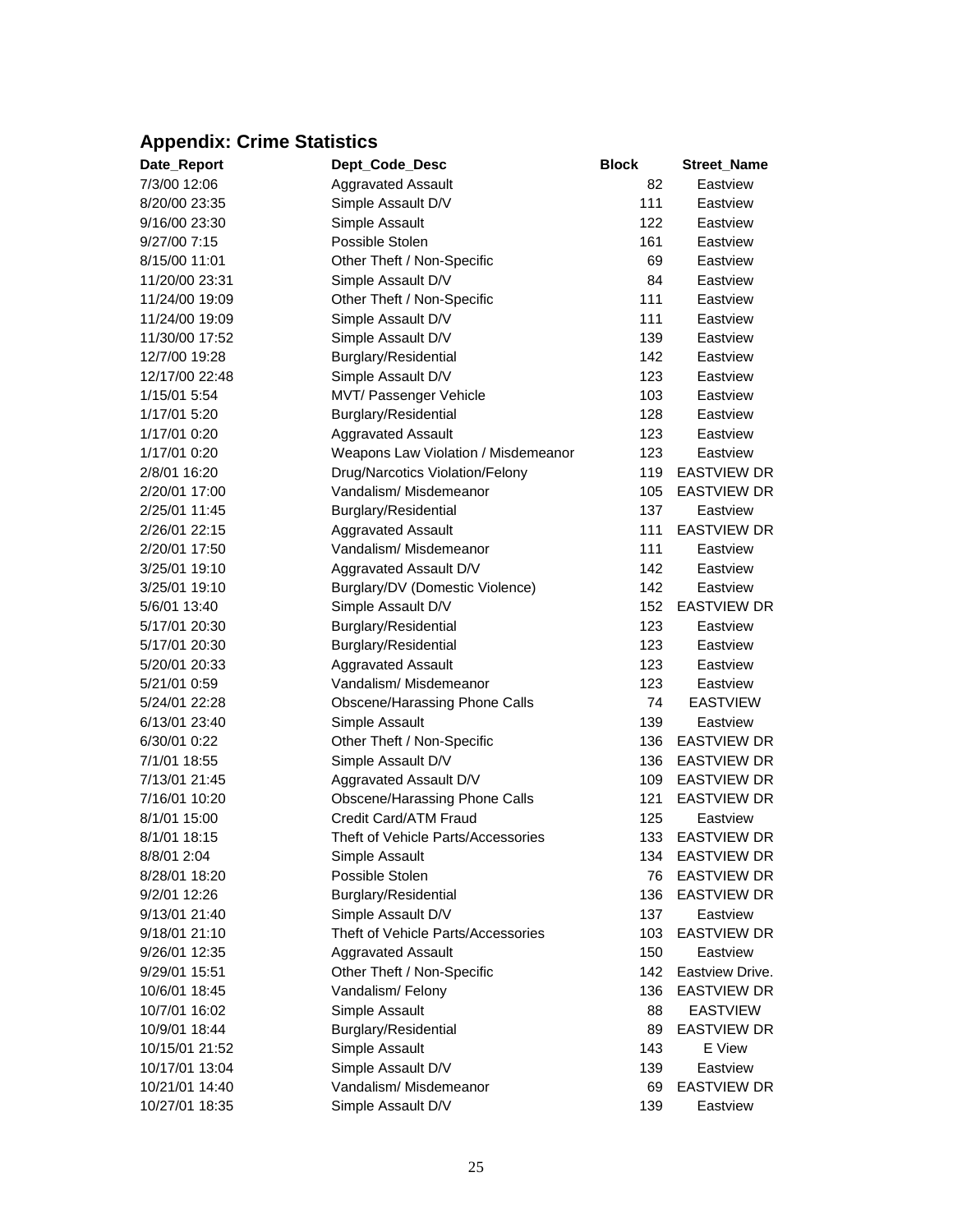| 10/28/01 12:34 | Simple Assault                        | 71  | <b>EASTVIEW</b>    |
|----------------|---------------------------------------|-----|--------------------|
| 11/1/01 16:32  | Simple Assault                        | 109 | <b>EASTVIEW</b>    |
| 12/21/01 4:15  | Burglary/Residential                  | 130 | <b>EASTVIEW</b>    |
| 1/9/02 14:20   | <b>Aggravated Assault</b>             | 130 | <b>EASTVIEW</b>    |
| 1/10/02 8:04   | Other Theft / Non-Specific            | 86  | Eastview C         |
| 1/10/02 10:00  | Burglary/Non-Residential              | 86  | Eastview           |
| 2/20/02 5:10   | Drugs/Narcotics Violation/Misdemeanor | 116 | Eastview           |
| 2/27/02 15:36  | Theft from Motor Vehicle              | 87  | <b>EASTVIEW</b>    |
| 3/17/02 16:10  | Burglary/Residential                  | 137 | Eastview           |
| 3/26/02 10:53  | Other Theft / Non-Specific            | 69  | <b>EASTVIEW</b>    |
| 4/9/02 9:37    | <b>Threatening Phone Call</b>         | 139 | Eastview           |
| 4/24/02 17:36  | Aggravated Assault D/V                | 121 | Eastview           |
| 7/9/02 0:05    | Vandalism/ Misdemeanor                | 133 | <b>EASTVIEW</b>    |
| 7/15/02 19:36  | Theft from Building                   | 83  | <b>EASTVIEW</b>    |
| 7/16/02 19:48  | Burglary/DV (Domestic Violence)       | 83  | <b>EASTVIEV</b>    |
| 7/16/02 21:20  | Simple Assault                        | 106 | Eastview           |
| 7/23/02 3:36   | Simple Assault D/V                    | 84  | Eastview           |
| 8/22/02 12:51  | Simple Assault                        | 124 | Eastview           |
| 8/27/02 15:35  | Burglary/Residential                  | 86  | <b>Eastview C</b>  |
| 8/13/02 19:05  | Simple Assault D/V                    | 89  | <b>EASTVIEW</b>    |
| 9/20/02 19:09  | Possible Stolen                       | 185 | <b>EASTVIEW</b>    |
| 9/23/02 22:15  | Simple Assault                        | 106 | Eastview           |
| 10/11/02 19:50 | Simple Assault                        | 77  | <b>EASTVIEW</b>    |
| 10/23/02 12:11 | <b>Threatening Phone Call</b>         | 154 | <b>EASTVIEW</b>    |
| 11/27/02 15:30 | Simple Assault D/V                    | 106 | Eastview           |
| 12/11/02 18:30 | Burglary/Residential                  | 71  | <b>EASTVIEW</b>    |
| 12/26/02 1:30  | Simple Assault D/V                    | 84  | <b>EASTVIEW</b>    |
| 1/7/03 12:08   | Burglary/Residential                  | 86  | Eastview           |
| 1/25/03 19:20  | Simple Assault D/V                    | 89  | <b>EASTVIEW</b>    |
| 2/4/03 10:00   | Burglary/DV (Domestic Violence)       | 99  | <b>EASTVIEW</b>    |
| 3/5/03 1:40    | Vandalism/Felony                      | 91  | <b>EASTVIEW</b>    |
| 5/30/03 11:07  | Simple Assault D/V                    | 84  | <b>EASTVIEW</b>    |
| 6/30/03 3:09   | Burglary/Residential                  | 84  | <b>EASTVIEV</b>    |
| 7/2/03 3:43    | Vandalism/ Misdemeanor                | 96  | <b>Eastview Co</b> |
| 7/22/03 18:30  | Theft of Vehicle Parts/Accessories    | 75  | <b>Eastview Dr</b> |
| 7/31/03 13:53  | Threatening Phone Call                | 136 | <b>EASTVIEW</b>    |
| 8/5/03 21:09   | Simple Assault D/V                    | 96  | Eastview           |

71 EASTVIEW DR 109 EASTVIEW DR 130 EASTVIEW DR 130 EASTVIEW DR 86 Eastview CV 87 EASTVIEW DR 69 EASTVIEW DR 133 EASTVIEW DR 83 EASTVIEW DR 83 EASTVIEW 86 Eastview CV 89 EASTVIEW DR 185 EASTVIEW DR 77 EASTVIEW DR 154 EASTVIEW DR 71 EASTVIEW DR 84 EASTVIEW DR 89 EASTVIEW DR 99 EASTVIEW DR 91 EASTVIEW DR 84 EASTVIEW DR 84 EASTVIEW 96 Eastview Cove 75 Eastview Drive 136 EASTVIEW DR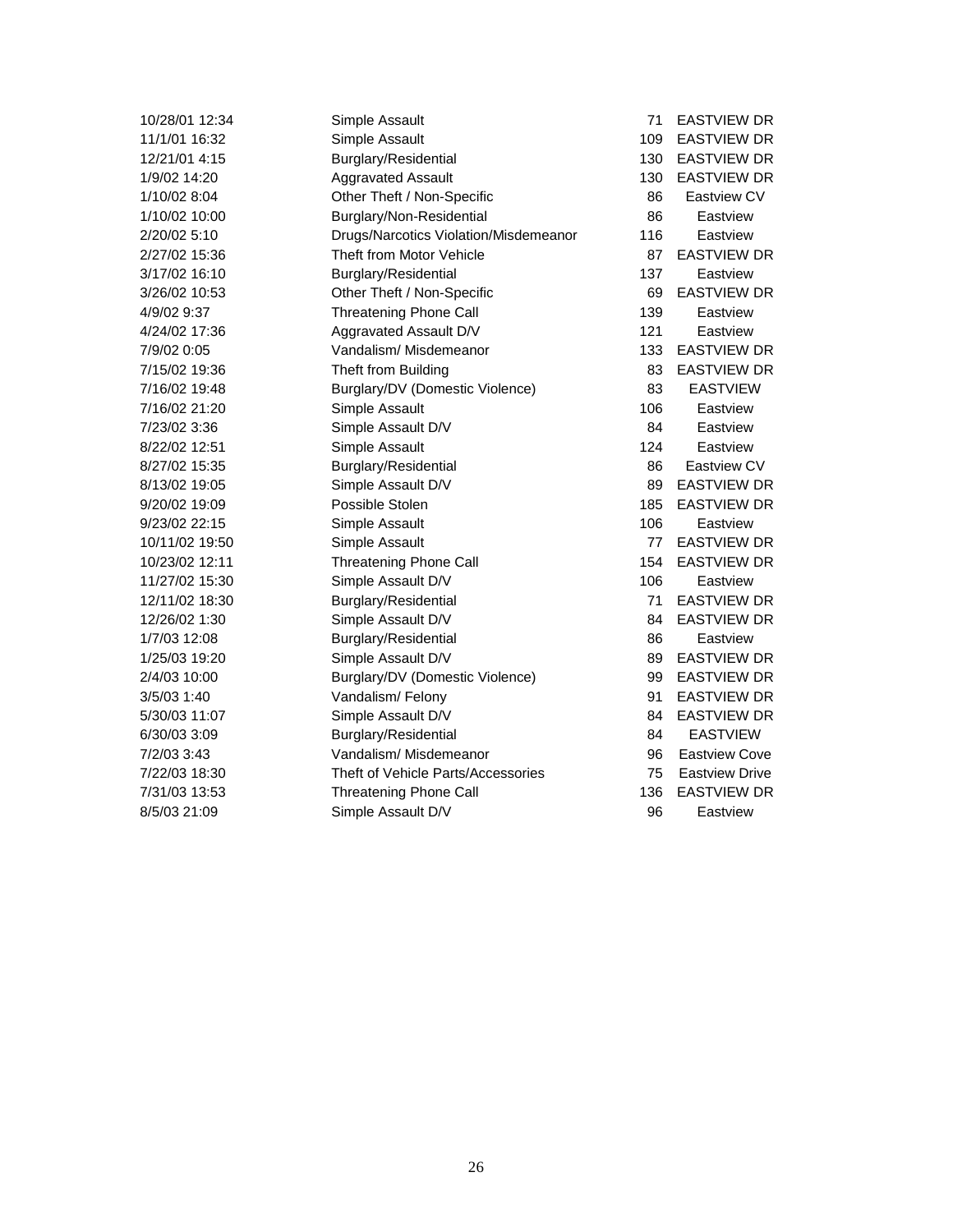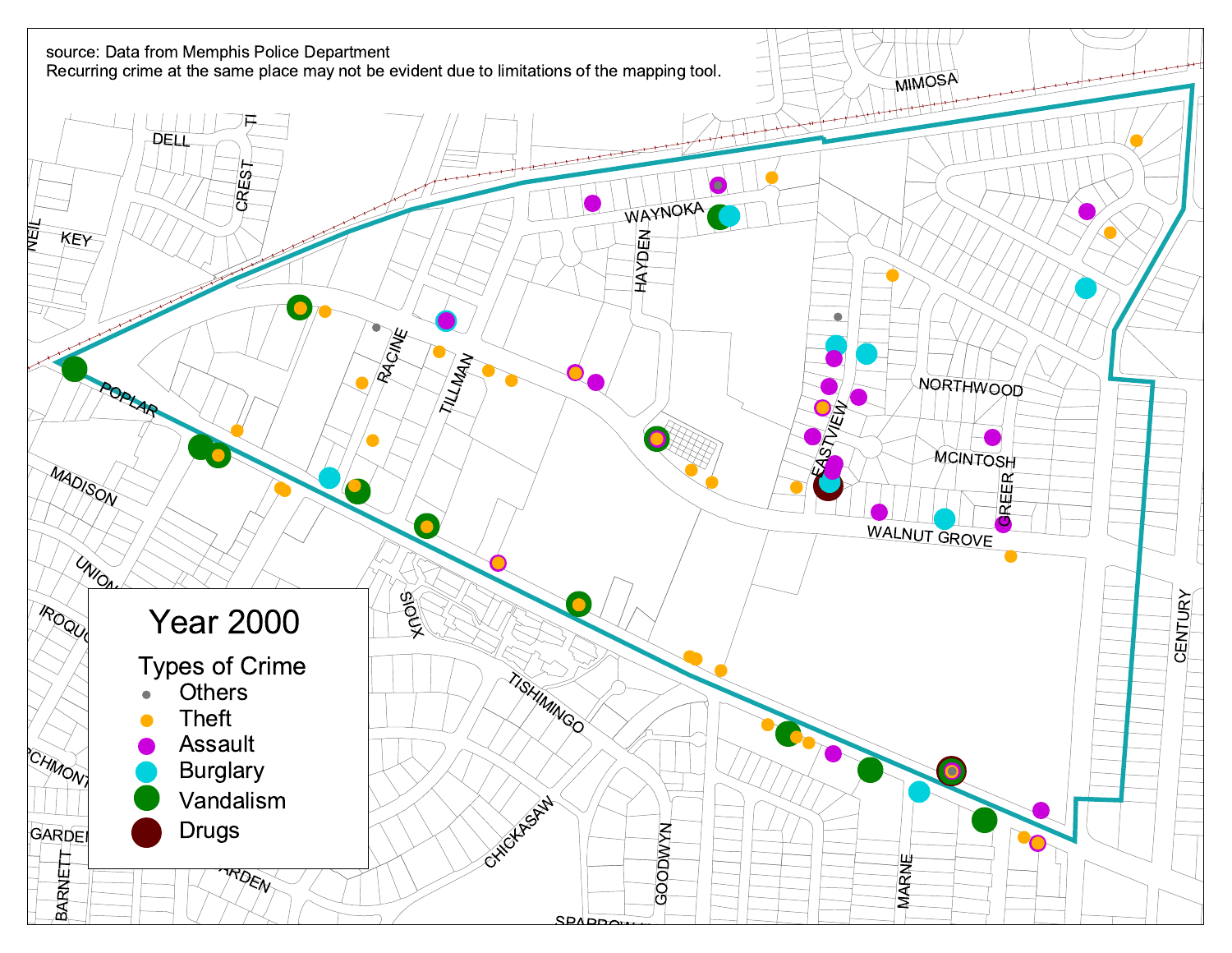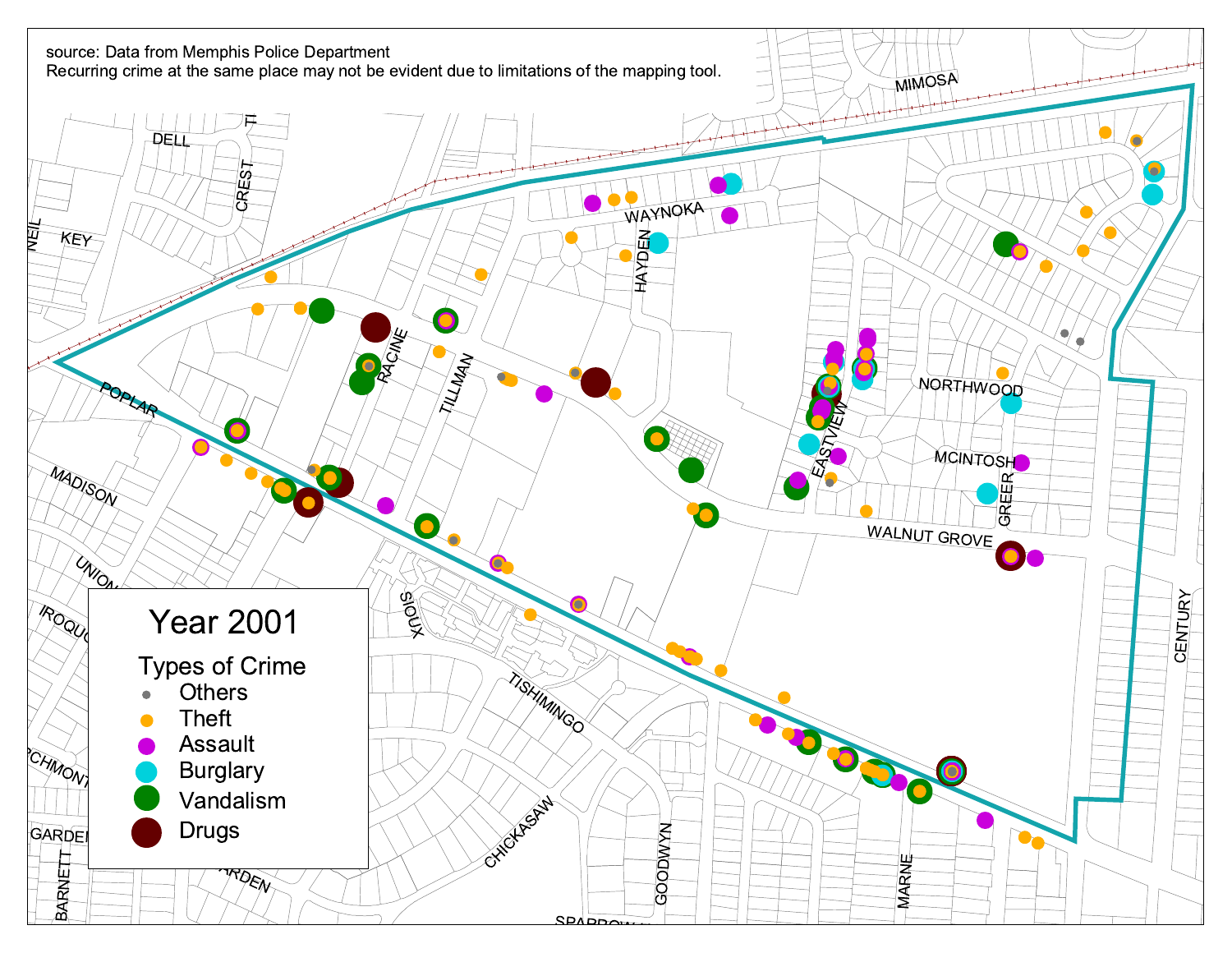